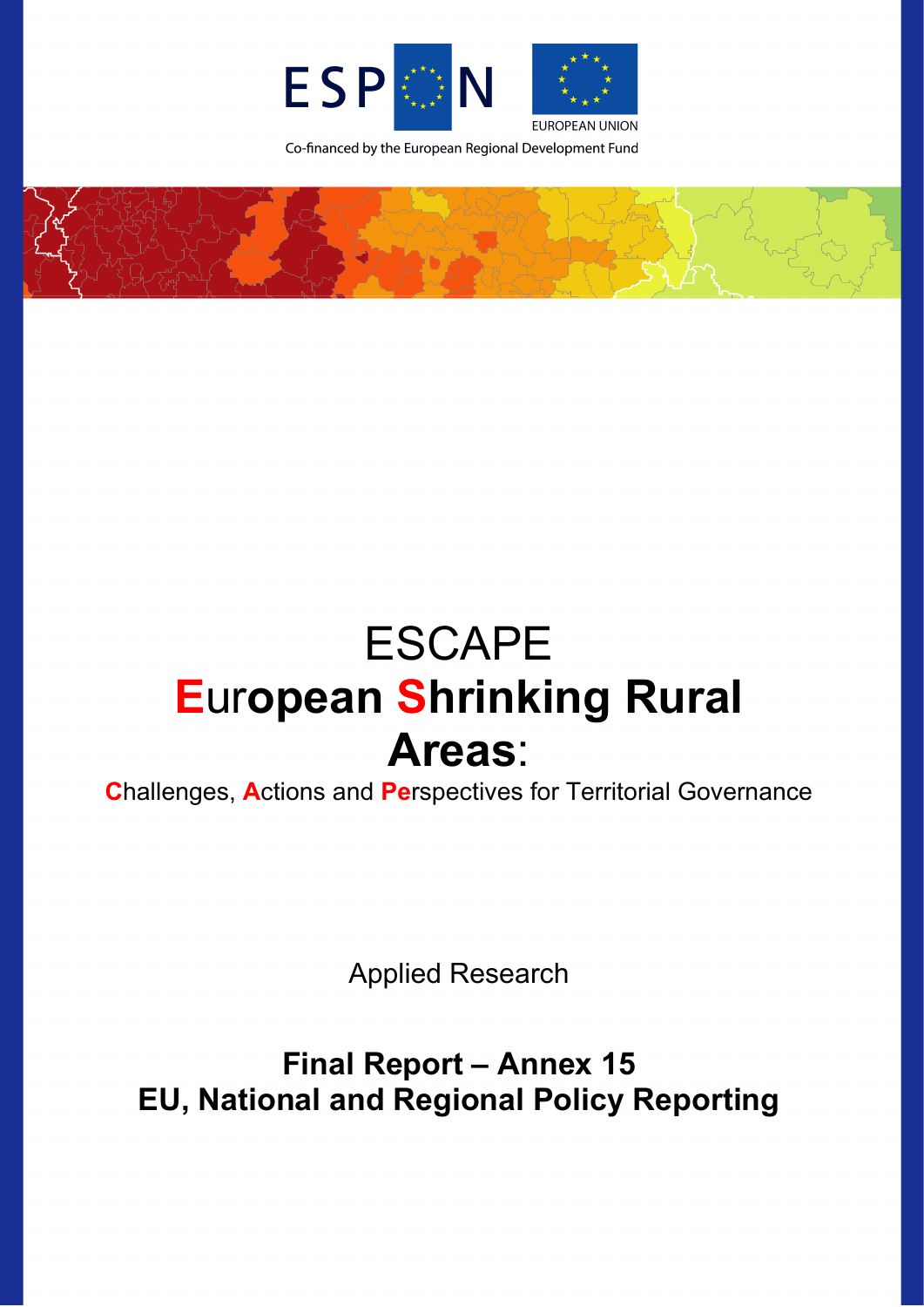# **Annex 15**

This applied research activity is conducted within the framework of the ESPON 2020 Cooperation Programme.

The ESPON EGTC is the Single Beneficiary of the ESPON 2020 Cooperation Programme. The Single Operation within the programme is implemented by the ESPON EGTC and co-financed by the European Regional Development Fund, the EU Member States and the Partner States, Iceland, Liechtenstein, Norway and Switzerland.

This delivery does not necessarily reflect the opinion of the members of the ESPON 2020 Monitoring Committee.

#### **Authors**

Ryan Weber, John Moodie, Linnea Löfving, Nordregio, Nordregio (Sweden)

#### **Advisory Group**

Project Support Team: Benoit Esmanne, DG Agriculture and Rural Development (EU), Izabela Ziatek, Ministry of Economic Development (Poland), Jana Ilcikova, Ministry of Transport and Construction (Slovakia) Amalia Virdol, Ministry of Regional Development and Public Administration (Romania)

ESPON EGTC: Gavin Daly, Nicolas Rossignol, Andreea China, Johannes Kiersch

Information on ESPON and its projects can be found o[n www.espon.eu.](https://www.espon.eu/)

The web site provides the possibility to download and examine the most recent documents produced by finalised and ongoing ESPON projects.

#### © ESPON, 2020

Printing, reproduction or quotation is authorised provided the source is acknowledged and a copy is forwarded to the ESPON EGTC in Luxembourg.

Contact: [info@espon.eu](mailto:info@espon.eu)

ISBN: 978-2-919795-70-3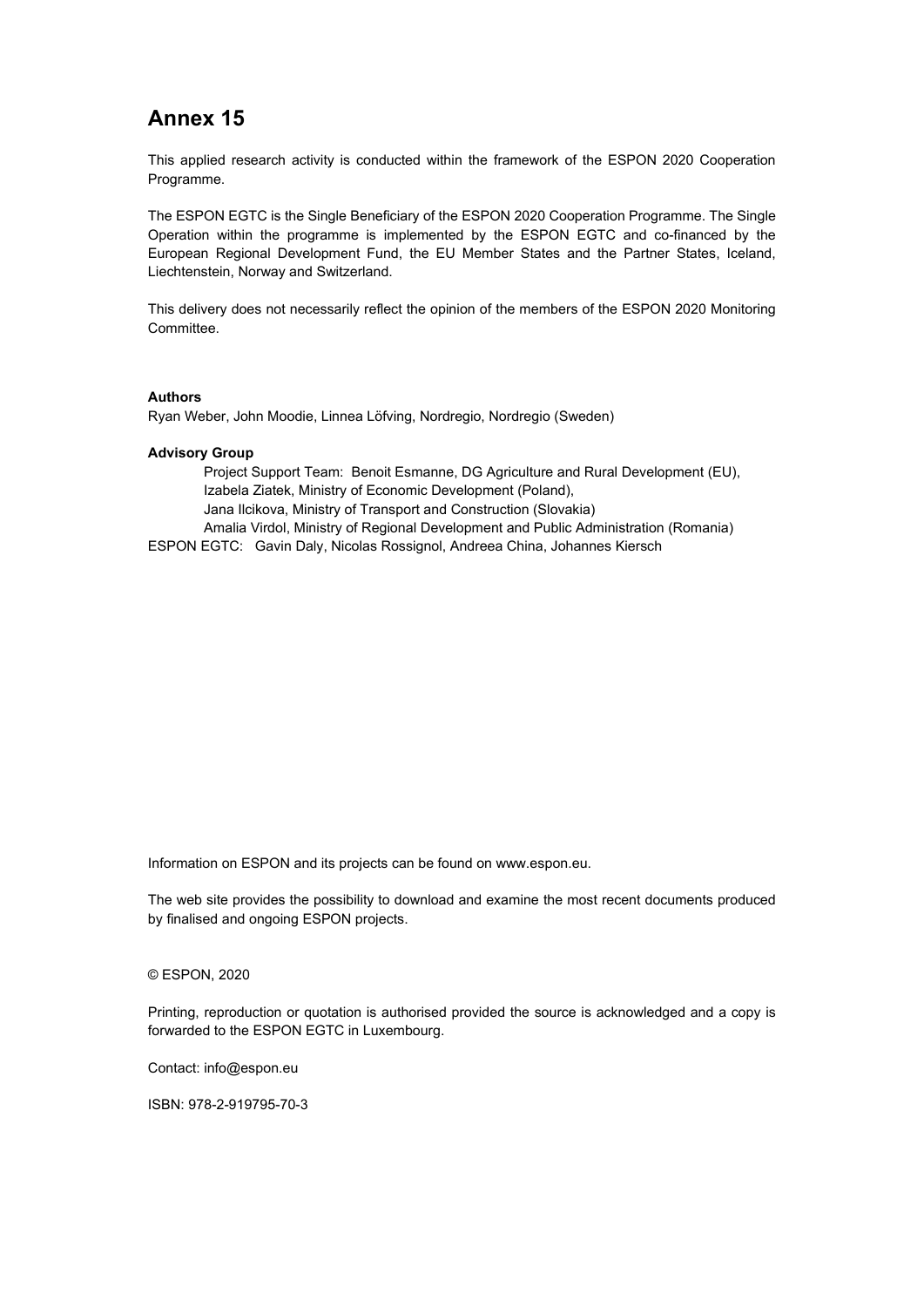**Final Report - Annex 15**

# **EU, National and Regional Policy Reporting**

# ESCAPE

European Shrinking Rural Areas: Challenges, Actions and Perspectives for Territorial Governance

# Version 21/12/2020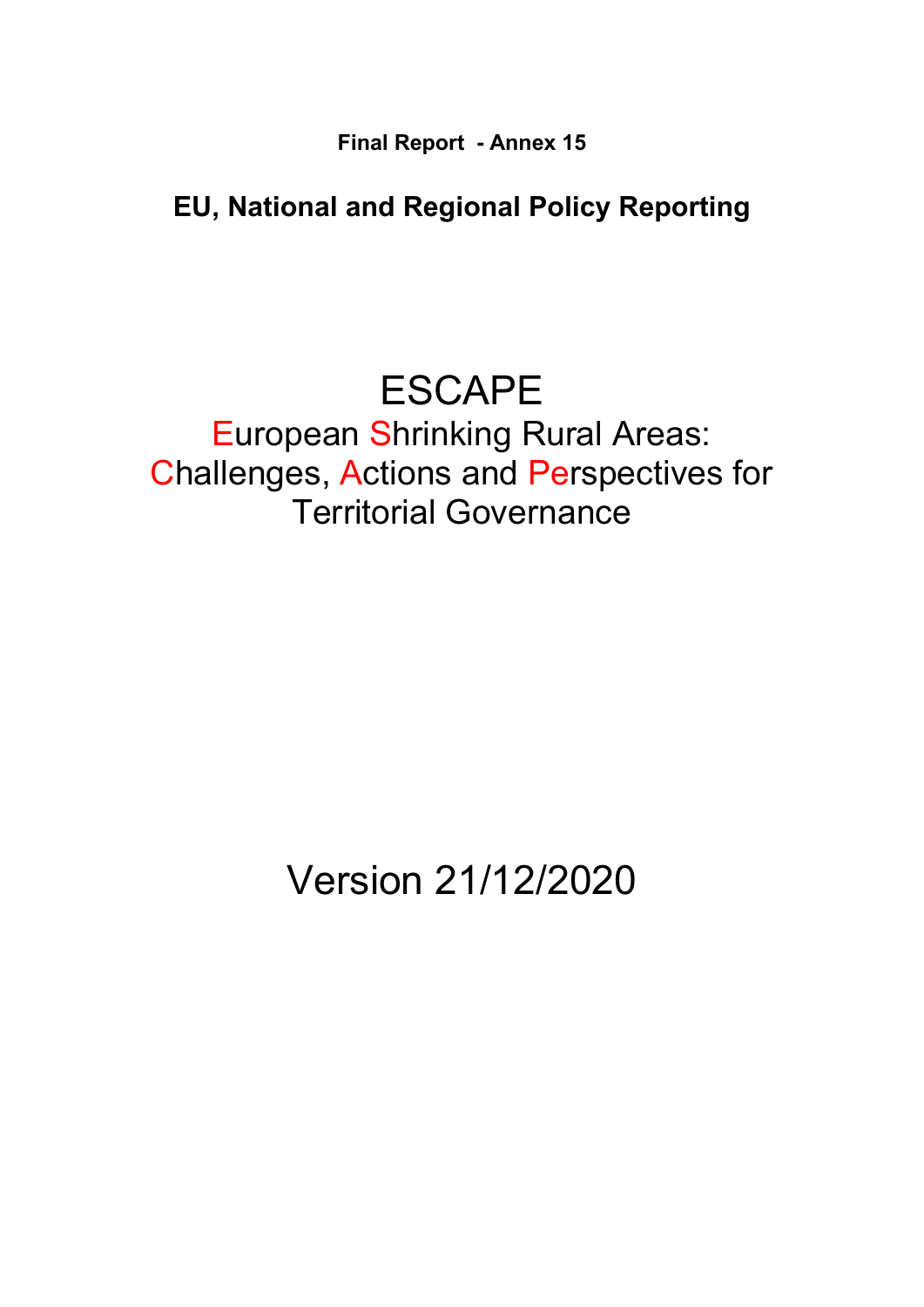# **Table of contents**

| $\mathbf{1}$   |                                                                                     |  |
|----------------|-------------------------------------------------------------------------------------|--|
| $\overline{2}$ |                                                                                     |  |
|                |                                                                                     |  |
| 3              | The Nature, Role and Effectiveness of Current EU and National Policy, and Prospects |  |
| 3.1            |                                                                                     |  |
|                |                                                                                     |  |
|                |                                                                                     |  |
|                |                                                                                     |  |
|                |                                                                                     |  |
| 3.2            | Experiences of policy implementation in the eight ESCAPE case study areas  21       |  |
|                |                                                                                     |  |
|                | 3.2.2 Development and implementation of regional and local policy measures  23      |  |
|                |                                                                                     |  |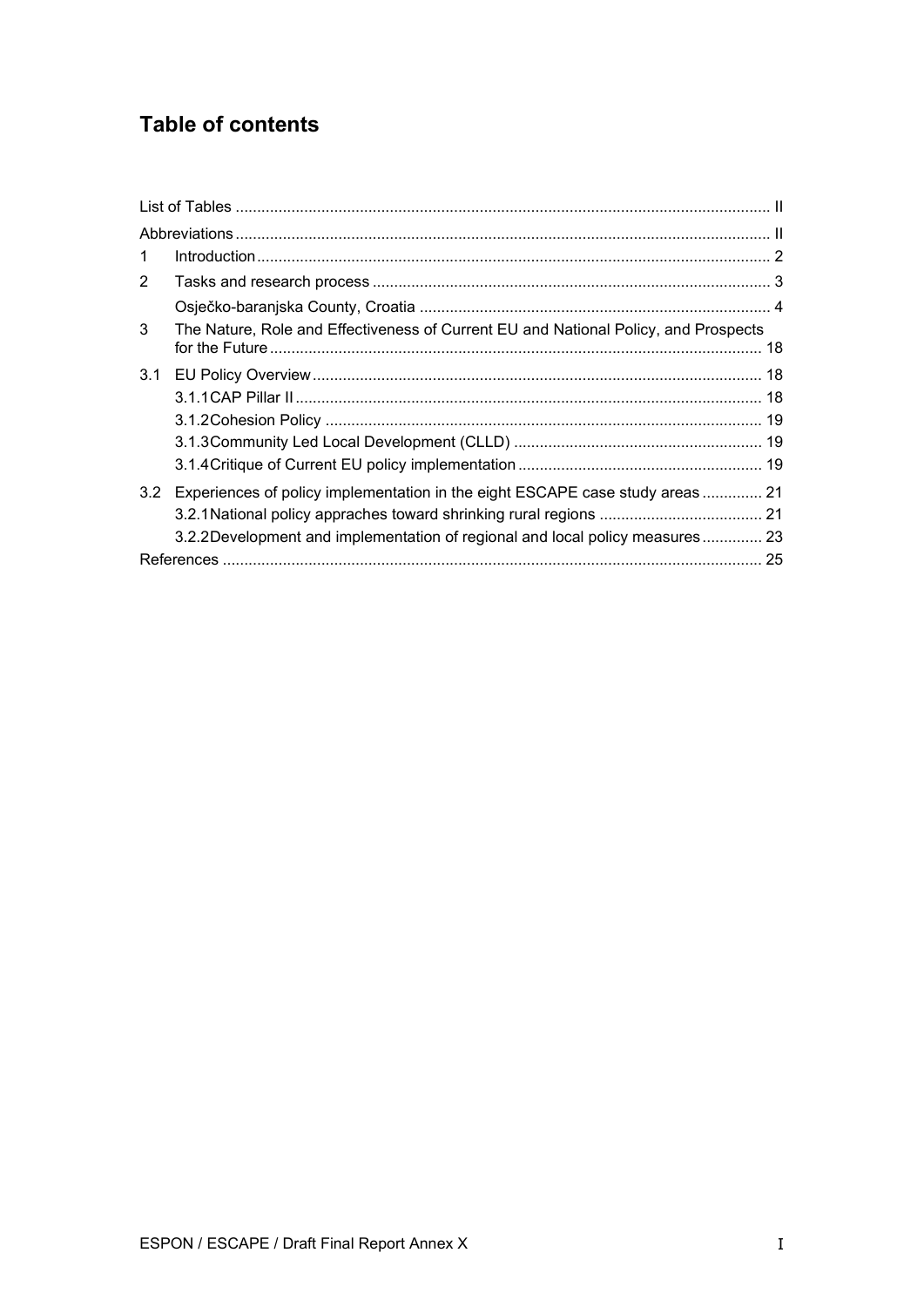# <span id="page-4-0"></span>**List of Tables**

[Table 1: Key policy results from the eight case studies carried out in the ESCAPE project](#page-7-1)**.**.... 4

## <span id="page-4-1"></span>**Abbreviations**

| CAP          | <b>Common Agricultural POlicy</b>                |
|--------------|--------------------------------------------------|
| <b>CLLD</b>  | <b>Community led Local Development</b>           |
| DG           | Directorate-General                              |
| <b>EARDF</b> | European Agricultural Fund for Rural Development |
| EC.          | <b>European Commission</b>                       |
| <b>ERDF</b>  | European Regional Development Fund               |
| <b>ESF</b>   | <b>European Social Fund</b>                      |
| <b>ESIF</b>  | <b>European Structural and Investment Funds</b>  |
| EU           | European Union                                   |
| <b>NGO</b>   | Non-governmental Organisation                    |
| <b>NUTS</b>  | Nomenclature of Territorial Units for Statistics |
| OP.          | <b>Operational Programme</b>                     |
| <b>ROP</b>   | <b>Regional Operational Programme</b>            |
|              |                                                  |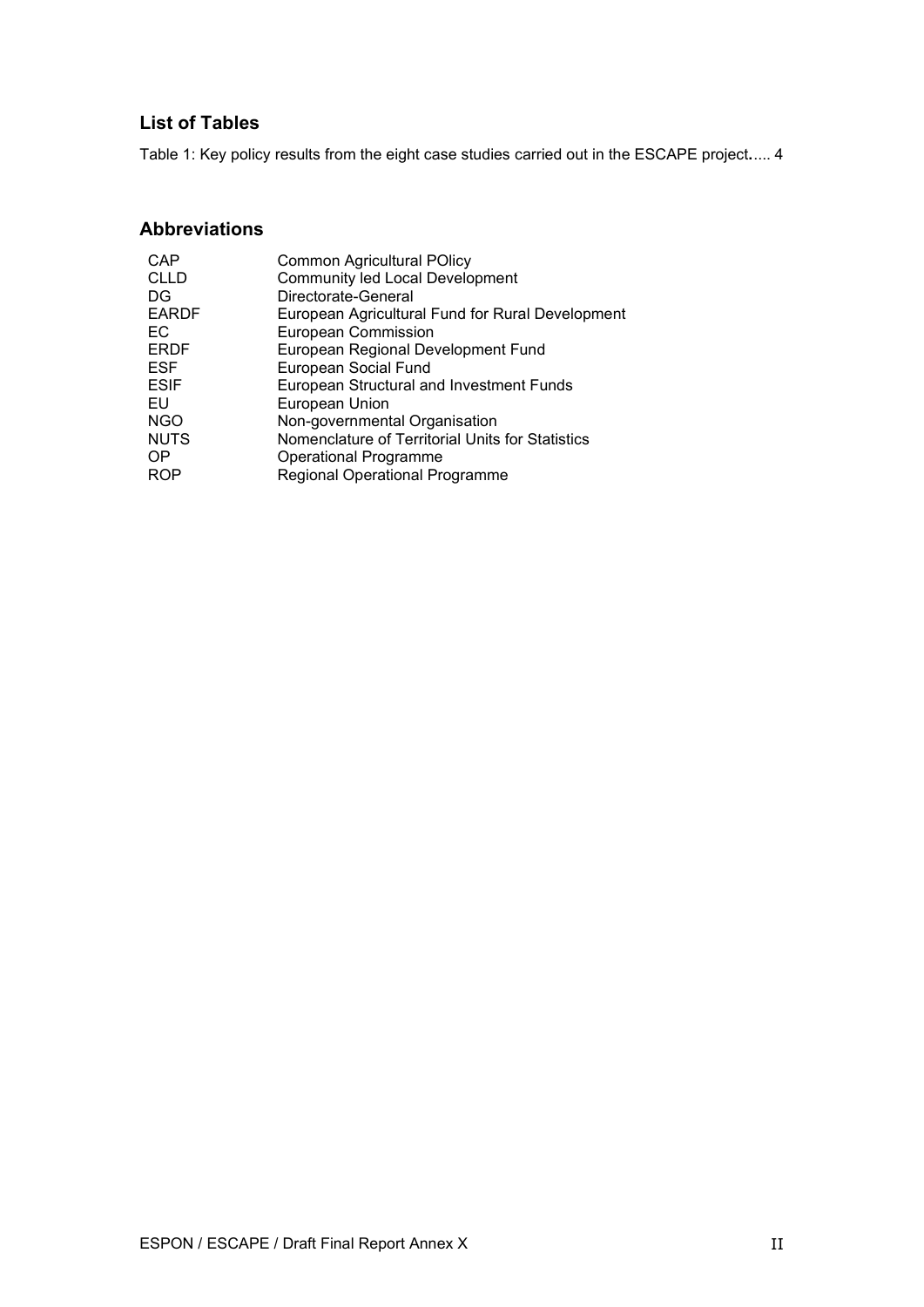# <span id="page-5-0"></span>**1 Introduction**

This document is an addendum to the material presented in Section 5.2 of the Escape Final Report. The next section documents the research process that has led to the development of key EU and National policy findings in the final report. Following a description of the approach to developing our findings, Section 2 provides a complete table of the key EU, national, regional and local policies that tackle rural shrinkage, as identified in the eight ESCAPE case studies conducted in the project. This provides additional insight into the research approach, as well as providing an indication of the number and multi-level dispersion of policy actions that either directly or indirectly seek to tackle the rural shrinkage phenomenon. Section 3 of this annex provides a brief introduction of key EU policy frameworks that deal specifically with rural shrinkage, which is followed by a documentation of the experiences of implementing EU policy by the national and regional or local actors, as derived through the case study research. This serves as an important supplement to the presentation of policies from an EU perspective in Section 5.2 of the ESCAPE final report.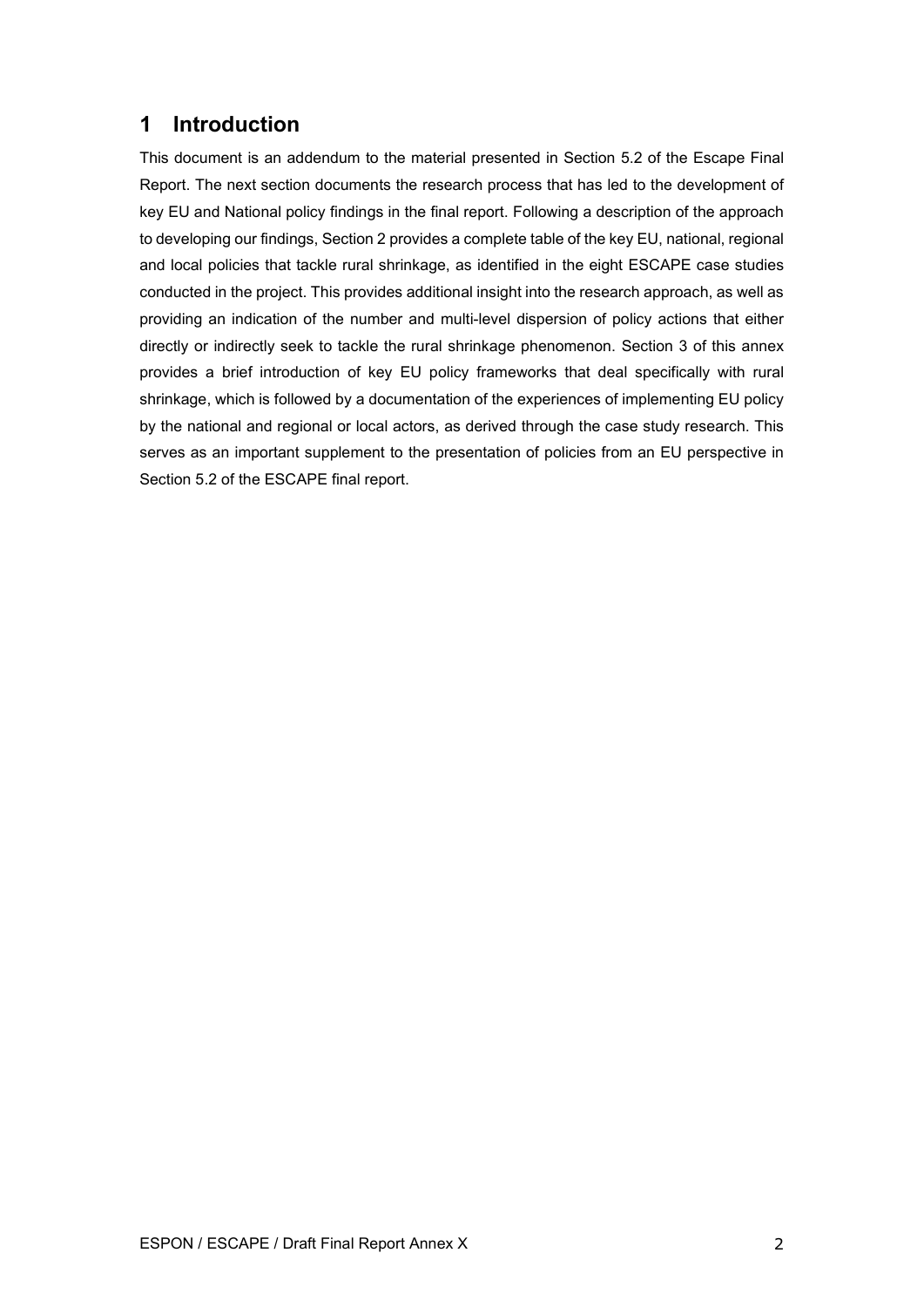# <span id="page-6-0"></span>**2 Tasks and research process**

A main methodological pillar of the ESCAPE project has been to utilise the indepth research process carried out through EU policy stakeholder interviews, as well as the indepth interviews carried out within the eight regional case studies by the ESCAPE project. These interviews have sought to identify key policy measures that have been developed via EU policy frameworks and to identify national, regional and local policies, to the extent that they have been developed. In addition to the identification of these policies, the research proceses in the case studies and EU interviews also sought to assess the current implementation of said policies, as well as the prospects and recommendation for future policy development, particularly from the EU perspective. The results of this material hase been the primary input into the development of the EU policy findings in Section 5.2 of the ESPON ESCAPE Final Report.

Based on the importance of developing a systematic assessment of EU policies implemented in the case study regions, the first step of the EU and National policy synthesis has been to extract all the key policy findings from each of the case study reports. This has led to a tabulation of policy actions in each case study area, which allows us to compare the nature of policy implementation that has explicity tackled (and continues to tackle) mitigative and adaptive measures to the challenge of rural shrinkage. One of the important benefits of this process has been the collection of local and regional experiences regarding the implementation projects derived from key EU policy Frameworks, including CAP Pillar II, Cohesion Policy and Communitley Led Local Development (CLLD) initiatives. This collection allows for the identification of generalised findings, as presented in Section 5.2 of the ESCAPE Final Report, and as further elaborated in Section 3 of this annex. Table 1 therefore concretely identifies and highlights the different EU/national and regional/local policies, as identified in the case study reports. The purpose of the table is to give an overview of the policy framework, as presented in the reports of the eight case study countries/regions (See also, ESPON ESCAPE Final Report, Annexes 5–12) . It provides the background to which the ESCAPE policy findings have been presented in Section 8, as well as the remainder of this annex.

The second step of developing a systematic assessment of EU policies is the interview of key EU Commission officials and policy stakeholders, carried out in Brussels during the ESCAPE project implementation. The main findings of these interviews are documented in Annex 3, as carried out by John Meredith from TEAGASC, in Ireland. Detailed interview questions for these interviews were developed in collaboration between Nordregio and TEAGASC in order to ensure findings of these interviews are directly utilised in the reporting of key policy fidnings.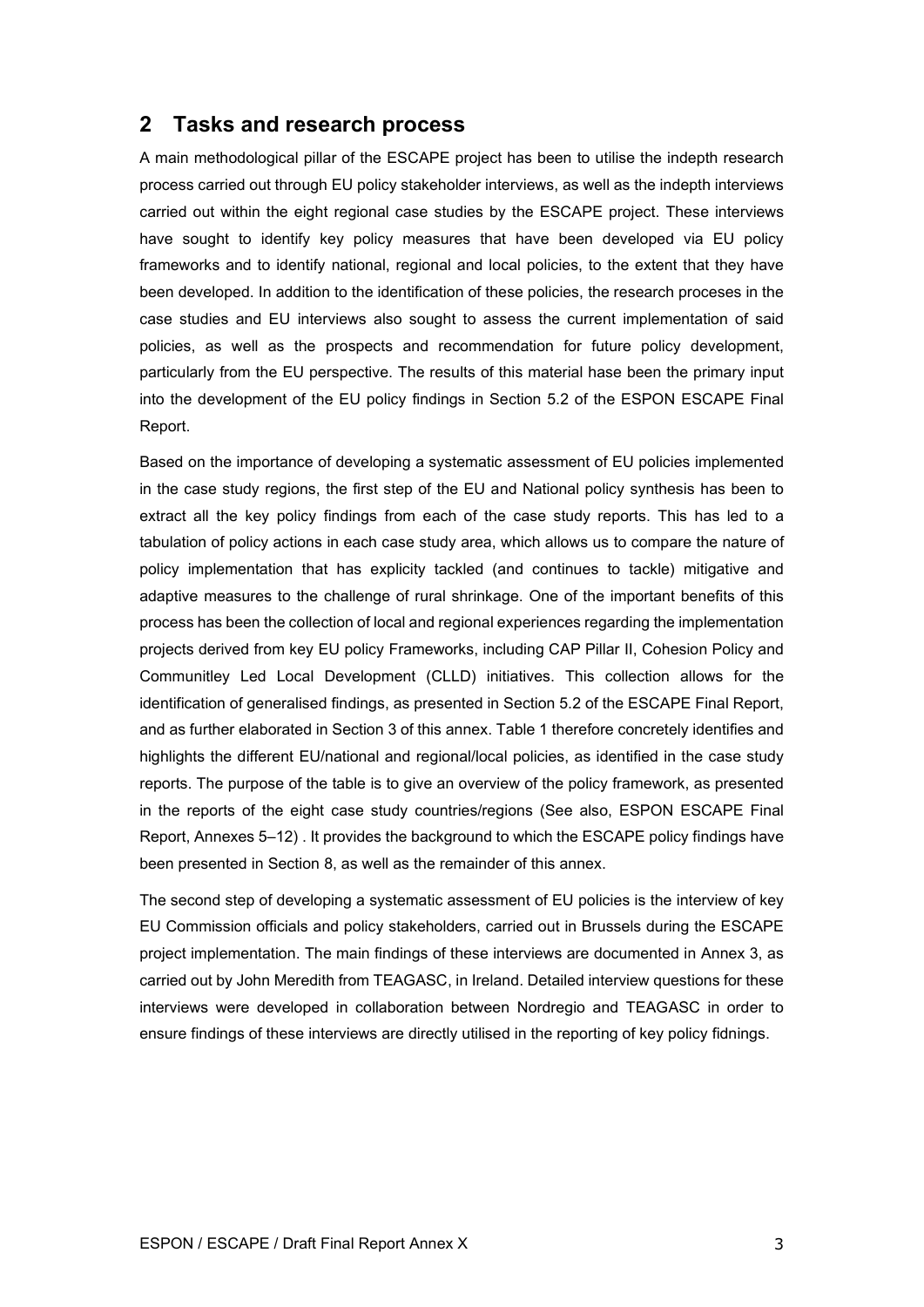<span id="page-7-1"></span><span id="page-7-0"></span>

| Osječko-baranjska County, Croatia                                                                                                                      |                                                                                                                                                                                                                                                                                                                                                                                                                                                                                                                                                                                                                                                                                                                                                                                                                                                                                                                                                                                  |  |
|--------------------------------------------------------------------------------------------------------------------------------------------------------|----------------------------------------------------------------------------------------------------------------------------------------------------------------------------------------------------------------------------------------------------------------------------------------------------------------------------------------------------------------------------------------------------------------------------------------------------------------------------------------------------------------------------------------------------------------------------------------------------------------------------------------------------------------------------------------------------------------------------------------------------------------------------------------------------------------------------------------------------------------------------------------------------------------------------------------------------------------------------------|--|
| <b>Information Overview</b>                                                                                                                            | Policies and Programmes identified by the case study interviewees                                                                                                                                                                                                                                                                                                                                                                                                                                                                                                                                                                                                                                                                                                                                                                                                                                                                                                                |  |
| The support framework for<br>tackling rural shrinkage<br>(both<br>mitigative<br>and<br>adaptive<br>actions)<br>is<br>strongly dependent on EU<br>funds | <b>EU funded programmes:</b><br>National Operational Programme for Effective Human Resources<br>National Operational Programme for Competitiveness and Cohesion<br>National Rural Development Program (Including Leader (CLLD)<br>National Operational Programme for Maritime Affairs and Fisheries<br>European territorial cooperation<br>Interregional Cooperation<br>Integrated Territorial Investments (ITI)<br>Cross-border and transnational Cooperation (INTERREG)<br>Programme for the integrated physical, economic and social regeneration of small towns in war-<br>affected areas<br>MAKE A WISH programme (employs and educates women)<br>Other:<br>A program to support the improvement of material conditions in primary and secondary schools<br>Local community sustainable development program (social revitalisation)<br>Sub-program Development of the Adriatic Islands (social development)<br>Community investment program (renovation and reconstruction) |  |

*Table 1: Identification of policies that directly or indirectly tackle issues associate with rural shrinkage.*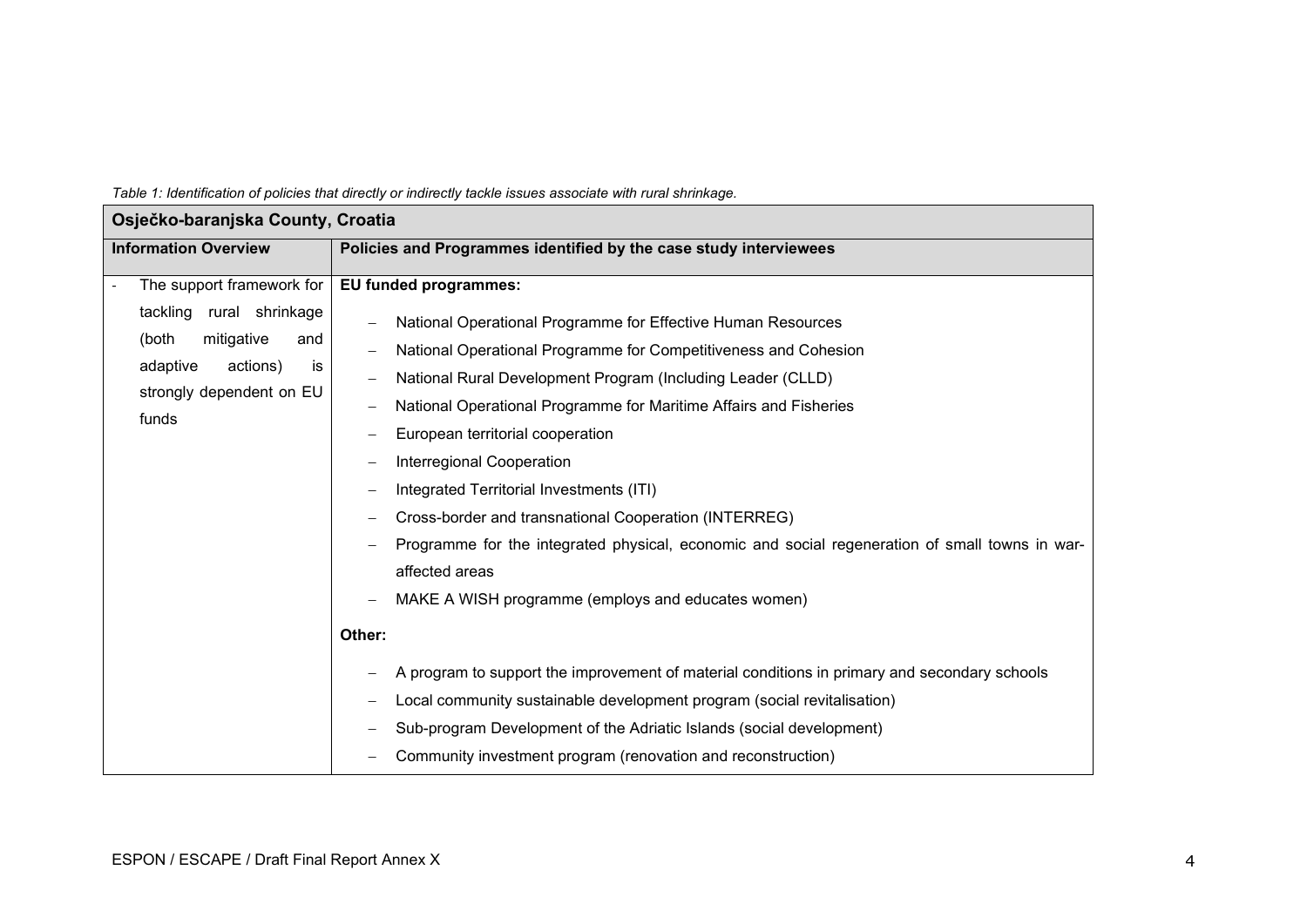|                                                                                                                                          | Support program for mountainous areas (accessibility)                                                                                                                                                                                                               |  |  |
|------------------------------------------------------------------------------------------------------------------------------------------|---------------------------------------------------------------------------------------------------------------------------------------------------------------------------------------------------------------------------------------------------------------------|--|--|
|                                                                                                                                          | A program to improve infrastructure in areas populated by members of national minorities                                                                                                                                                                            |  |  |
|                                                                                                                                          | Regional Development Support Program 2018.                                                                                                                                                                                                                          |  |  |
|                                                                                                                                          | Preparation and implementation of development projects for EU funds                                                                                                                                                                                                 |  |  |
|                                                                                                                                          | Important regional policies:                                                                                                                                                                                                                                        |  |  |
|                                                                                                                                          | Additional credit to lagging LAU's when applying for European Union funds                                                                                                                                                                                           |  |  |
|                                                                                                                                          | The development index gives a special position to assisted areas                                                                                                                                                                                                    |  |  |
|                                                                                                                                          | Law on Areas of Special State Concern, which (currently contains mainly regulations on housing).                                                                                                                                                                    |  |  |
|                                                                                                                                          | A policy based on the Rural Development Programme that supports development of social                                                                                                                                                                               |  |  |
|                                                                                                                                          | infrastructure (especially kindergartens, primary schools etc.                                                                                                                                                                                                      |  |  |
| Lovec, Bulgaria (North Western Region (NUTS 2) Lovech District (NUTS 3)                                                                  |                                                                                                                                                                                                                                                                     |  |  |
|                                                                                                                                          |                                                                                                                                                                                                                                                                     |  |  |
|                                                                                                                                          |                                                                                                                                                                                                                                                                     |  |  |
| <b>Information Overview</b>                                                                                                              | <b>Policies and programmes</b>                                                                                                                                                                                                                                      |  |  |
| There are no specific                                                                                                                    | <b>National:</b>                                                                                                                                                                                                                                                    |  |  |
| national<br>regional<br>or<br>instruments relying solely<br>on funding through the<br>national budget - unless<br>for "social payments". | National Operational Programmes s (2014-2020) (ERDF, Cohesion Fund, ESF, European agricultural<br>fund for rural development, European maritime and fishery fund, The European assistance Fund for<br>the most deprived).<br>Transport and transport infrastructure |  |  |
|                                                                                                                                          | Environment                                                                                                                                                                                                                                                         |  |  |
| Regional OPs do not exist                                                                                                                | Regions in growth                                                                                                                                                                                                                                                   |  |  |
| in Bulgaria.                                                                                                                             | Science and education for intelligent growth<br>Innovations and competition                                                                                                                                                                                         |  |  |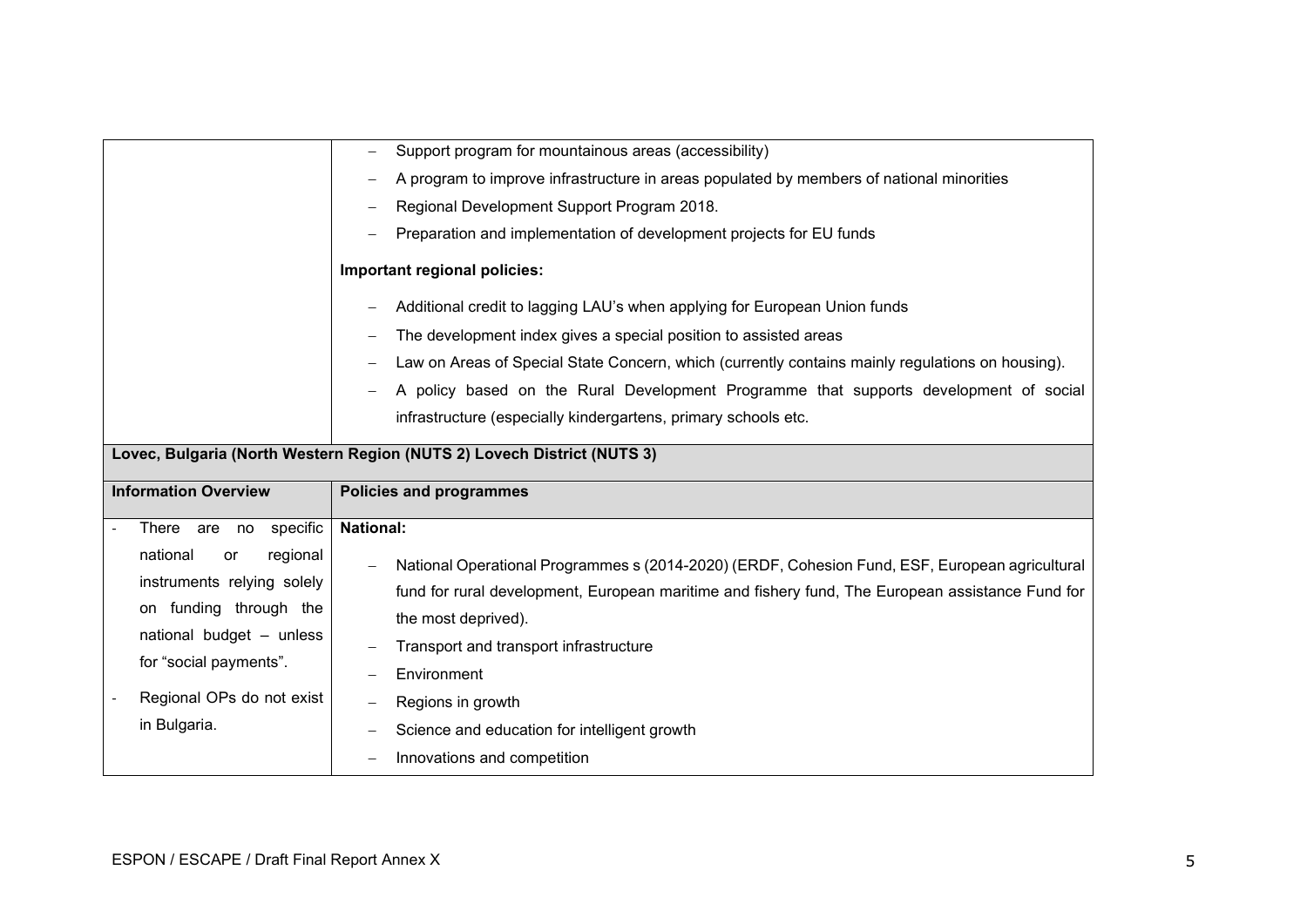| funding<br>instruments<br>All | Human Resources development                                                                                |
|-------------------------------|------------------------------------------------------------------------------------------------------------|
| implementing regional and     | Good governance<br>-                                                                                       |
| sectoral policies are co-     | Initiatives for small and medium sized enterprises<br>$\overline{\phantom{m}}$                             |
| funded by different EU        | Rural development programme (only 2 <sup>nd</sup> pillar)                                                  |
| funds.                        | Fishery and aquaculture                                                                                    |
|                               | Programmes for cross-border and territorial cooperation (Interreg, Danube, ESPON, URBACT,                  |
|                               | BlackSea)                                                                                                  |
|                               | Other operational programmes co-funded by the EU:                                                          |
|                               | Resources are provided under the following thematic funds: asylum, migration and integration,              |
|                               | environment protection and climate change, local development, poverty reduction and improved               |
|                               | inclusion of vulnerable groups, bilateral relationships, justice, home affairs, cultural entrepreneurship, |
|                               | heritage and cooperation, renewable energy, energy efficiency and energy security                          |
|                               | Strategies:                                                                                                |
|                               | National Strategy against the Demographic Challenge                                                        |
|                               | The National Strategy for Regional Development (2012-2022).                                                |
|                               | The National Strategy/Concept for Territorial Development (2012-2030)                                      |
|                               | National Programme for Development: Bulgaria 2020 (no evidence of implementation                           |
|                               | The Government Programme for Sustainable Development for the period 2014-201 (includes several             |
|                               | documents with special focus on "lagging regions")                                                         |
|                               | The national Demographic strategy (elaborated in 2006 and updated in 2012).                                |
|                               | <b>Regional and local:</b>                                                                                 |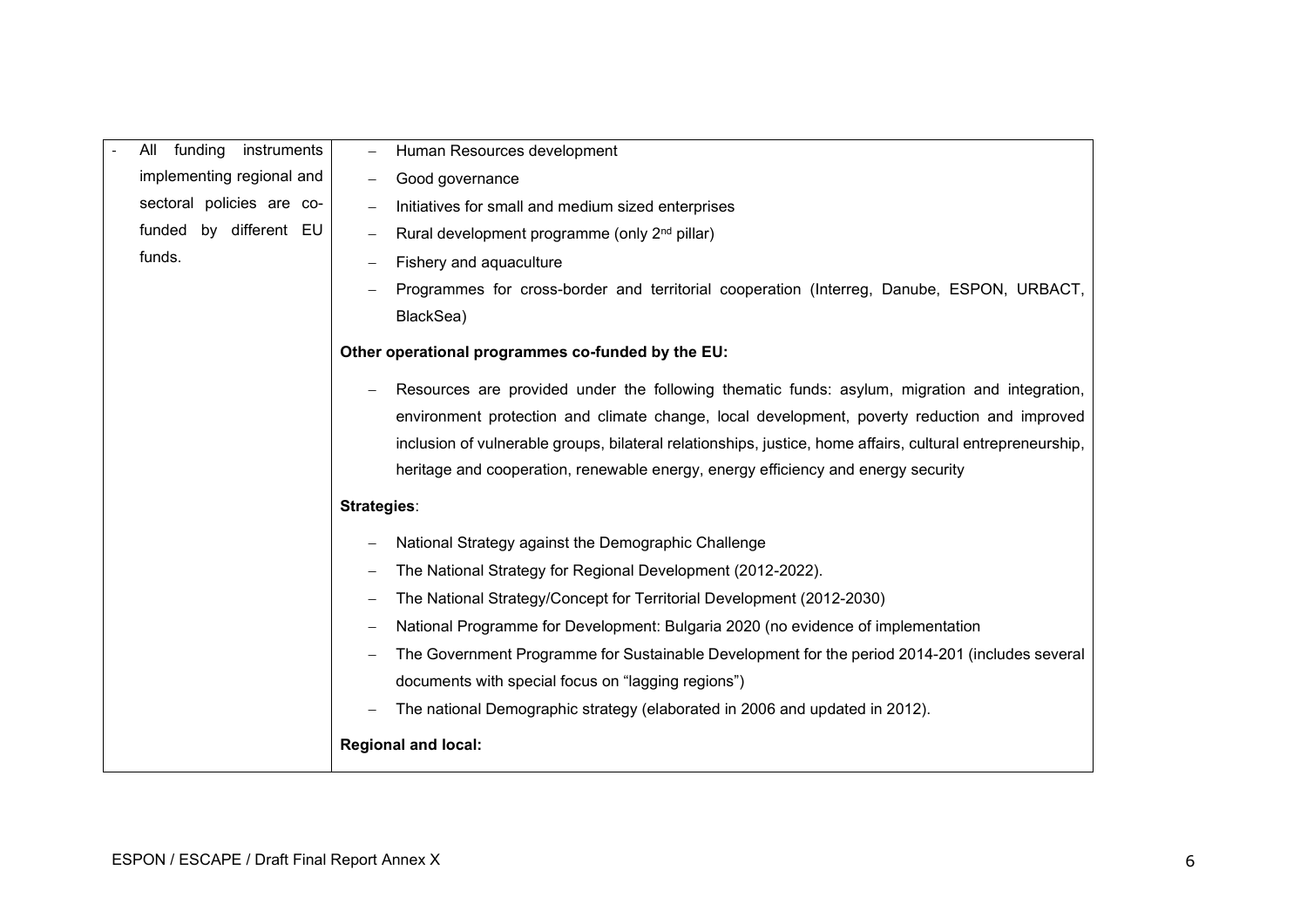|                                | Development Plan for the North-Western Region                                                                                                     |  |
|--------------------------------|---------------------------------------------------------------------------------------------------------------------------------------------------|--|
|                                | Strategy for District Development (2010-2015)                                                                                                     |  |
|                                | Municipal plans for development                                                                                                                   |  |
| Siemiatycki, Łomżyński, Poland |                                                                                                                                                   |  |
|                                |                                                                                                                                                   |  |
| <b>Information Overview</b>    | <b>Policies and programmes</b>                                                                                                                    |  |
| The components of the          | <b>National:</b>                                                                                                                                  |  |
| Polish policy towards rural    | <b>ESI</b> funds                                                                                                                                  |  |
| areas can be divided into      | Rural development programme                                                                                                                       |  |
| the ones financed from         | National development strategies                                                                                                                   |  |
| European sources<br>and        |                                                                                                                                                   |  |
| financed<br>from<br>ones       | <b>National operational programmes:</b>                                                                                                           |  |
| domestic<br>sources.           | The Infrastructure and Environment Operational Programme,                                                                                         |  |
| European programs are          | <b>Smart Growth Operational Programme</b>                                                                                                         |  |
| mostly<br>connected<br>with    | Knowledge Education Development Operational Programme,                                                                                            |  |
| structural and investment      | Digital Poland Operational Programme,                                                                                                             |  |
| funds.                         | Eastern Poland Operational Programme                                                                                                              |  |
| problem<br>at<br>the<br>main   | Technical Assistance Operational Programme.                                                                                                       |  |
| national level is the lack of  |                                                                                                                                                   |  |
| a coherent programme for       | Village renewal programs                                                                                                                          |  |
| villages                       | <b>National sectoral programmes:</b>                                                                                                              |  |
|                                | Policies and funding for education, healthcare and social services, which may have unique (and<br>sometimes unintended) territorial consequences. |  |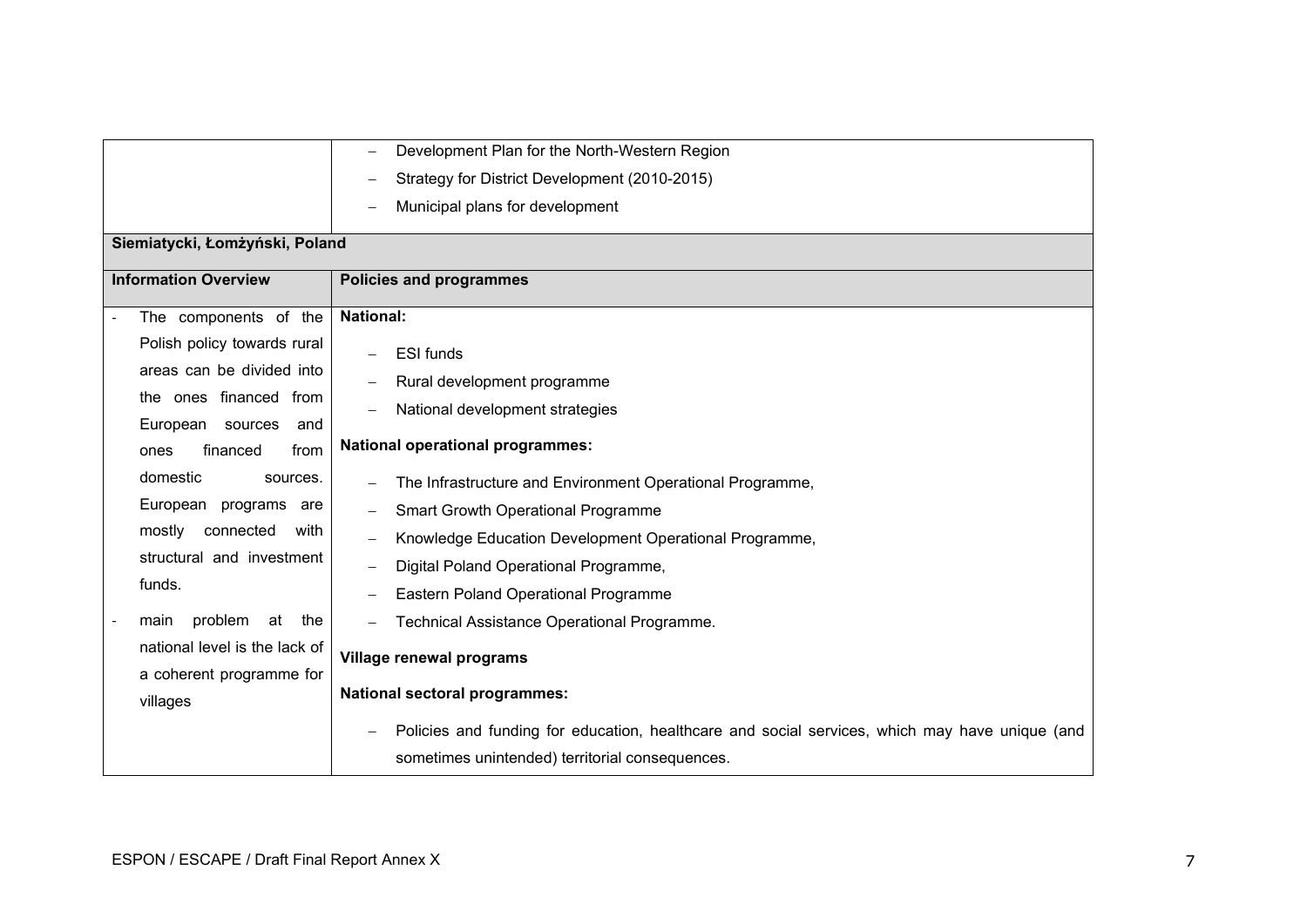|        | Programmes towards: road or housing infrastructure, sport, education, and farmers' wives'                 |
|--------|-----------------------------------------------------------------------------------------------------------|
|        | associations (used by local self-governments)                                                             |
|        | Strategy for Responsible Development (based on EU strategies, Europe 2020 and strategy for smart          |
|        | and sustainable development:                                                                              |
|        | A pillar: socially sensitive and sustainable development (areas: Social cohesion, Sustainable territorial |
|        | development)                                                                                              |
|        | <b>Strategy for the Development of Rural Areas:</b>                                                       |
|        | improving the quality of human and social capital, employment and entrepreneurship in rural areas;        |
| 2.     | improving living conditions in rural areas and their spatial accessibility;                               |
| 3.     | food security;                                                                                            |
|        | increasing the productivity and competitiveness of the agri-food sector;                                  |
| 5.     | environmental protection and adaptation to climate change in rural areas.                                 |
| Other: |                                                                                                           |
|        | Social policies such as the "Family 500+" programme                                                       |
|        | Labour market policies                                                                                    |
|        | Policies regarding the delivery of education and healthcare can impact access in rural areas              |
|        | Environmental policies,                                                                                   |
|        | Transport policies impact rural development by providing linkages to facilitate the movement of goods     |
|        | and people.                                                                                               |
|        | Eastern Poland Operational Programme (ESI, ERDF)                                                          |
|        |                                                                                                           |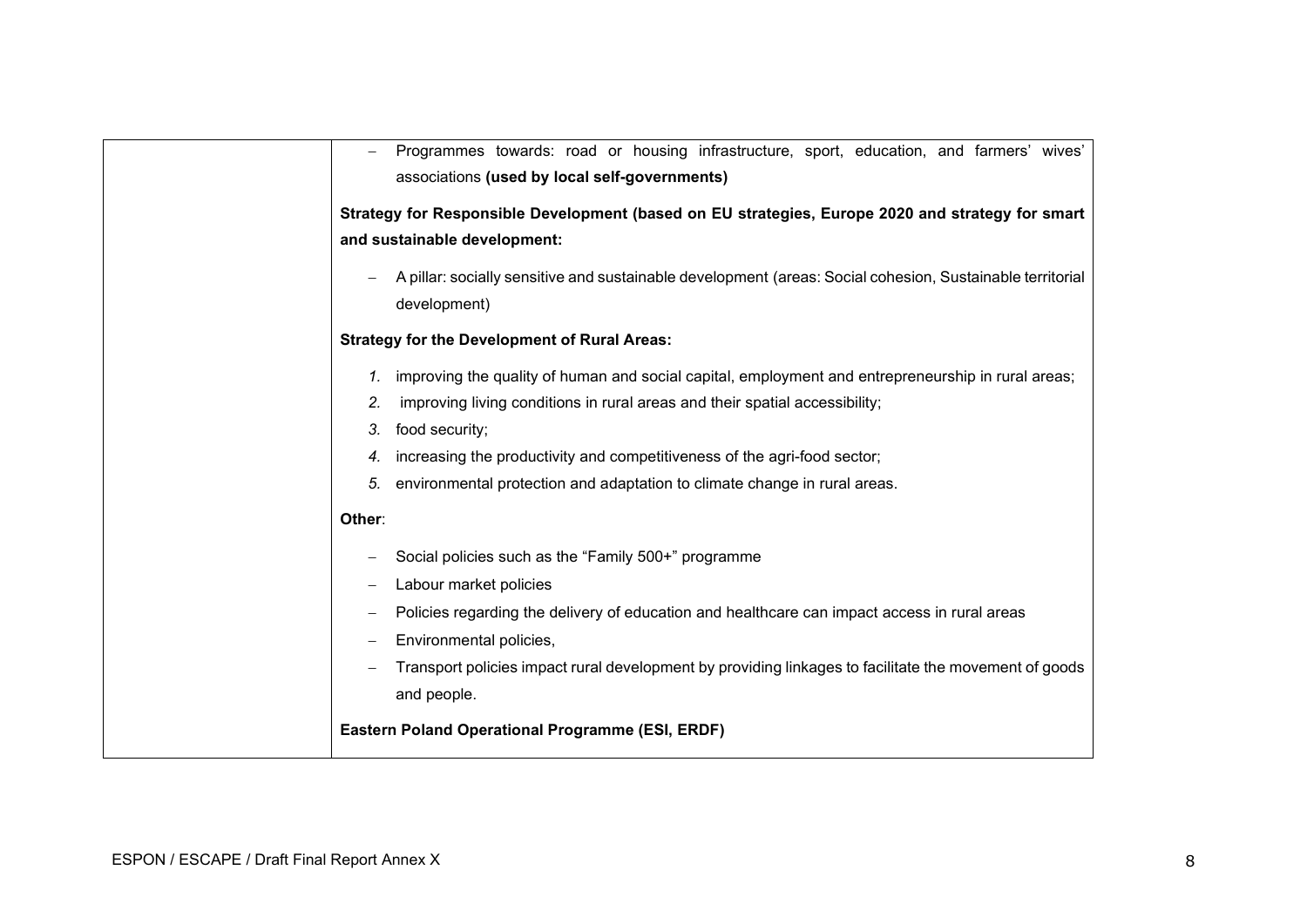|                                                                                                                                                                                                                                            | <b>Local Action Groups</b>                                                                                                                                                                                                                                                                                                            |  |  |
|--------------------------------------------------------------------------------------------------------------------------------------------------------------------------------------------------------------------------------------------|---------------------------------------------------------------------------------------------------------------------------------------------------------------------------------------------------------------------------------------------------------------------------------------------------------------------------------------|--|--|
|                                                                                                                                                                                                                                            | LEADER (RDP)                                                                                                                                                                                                                                                                                                                          |  |  |
|                                                                                                                                                                                                                                            | <b>Regional development strategies</b>                                                                                                                                                                                                                                                                                                |  |  |
| Germany (Mansfeld-Südharz)                                                                                                                                                                                                                 |                                                                                                                                                                                                                                                                                                                                       |  |  |
| <b>Information Overview</b>                                                                                                                                                                                                                | <b>Policies and programmes</b>                                                                                                                                                                                                                                                                                                        |  |  |
| <b>Besides</b><br>EU<br>support,                                                                                                                                                                                                           | <b>National:</b>                                                                                                                                                                                                                                                                                                                      |  |  |
| Germany has intensified<br>its commitment to deal with<br>"equal living<br>conditions<br>everywhere".<br>Saxony-Anhalt<br>is<br>particularly<br>supported<br>through ERDF.<br>higher<br>Similar<br>to<br>the<br>administrative levels, the | Rural Development Programme (Pillar 2 of CAP)<br>Leader (CLLD)<br>23 Local Action Groups<br><b>ESF Operational Programme Priorities:</b><br>sustainable and highly qualified employment<br>social inclusion and<br>poverty prevention<br>education, skills and lifelong learning.                                                     |  |  |
| commitment of the county                                                                                                                                                                                                                   | Other:                                                                                                                                                                                                                                                                                                                                |  |  |
| level and at local level<br>towards<br>rural<br>shrinking<br>regions is widespread.                                                                                                                                                        | Cross-sectoral inter-ministerial working group<br>Joint Monitoring Committee for ERDF, ESF and EAFRD for the period 2014-2020<br>Expert group commissioned by three Ministries (interior; food and agriculture; Family, Aged Persons,<br>Women and) with slogan "our plan for Germany) has provided a review and recommendations for: |  |  |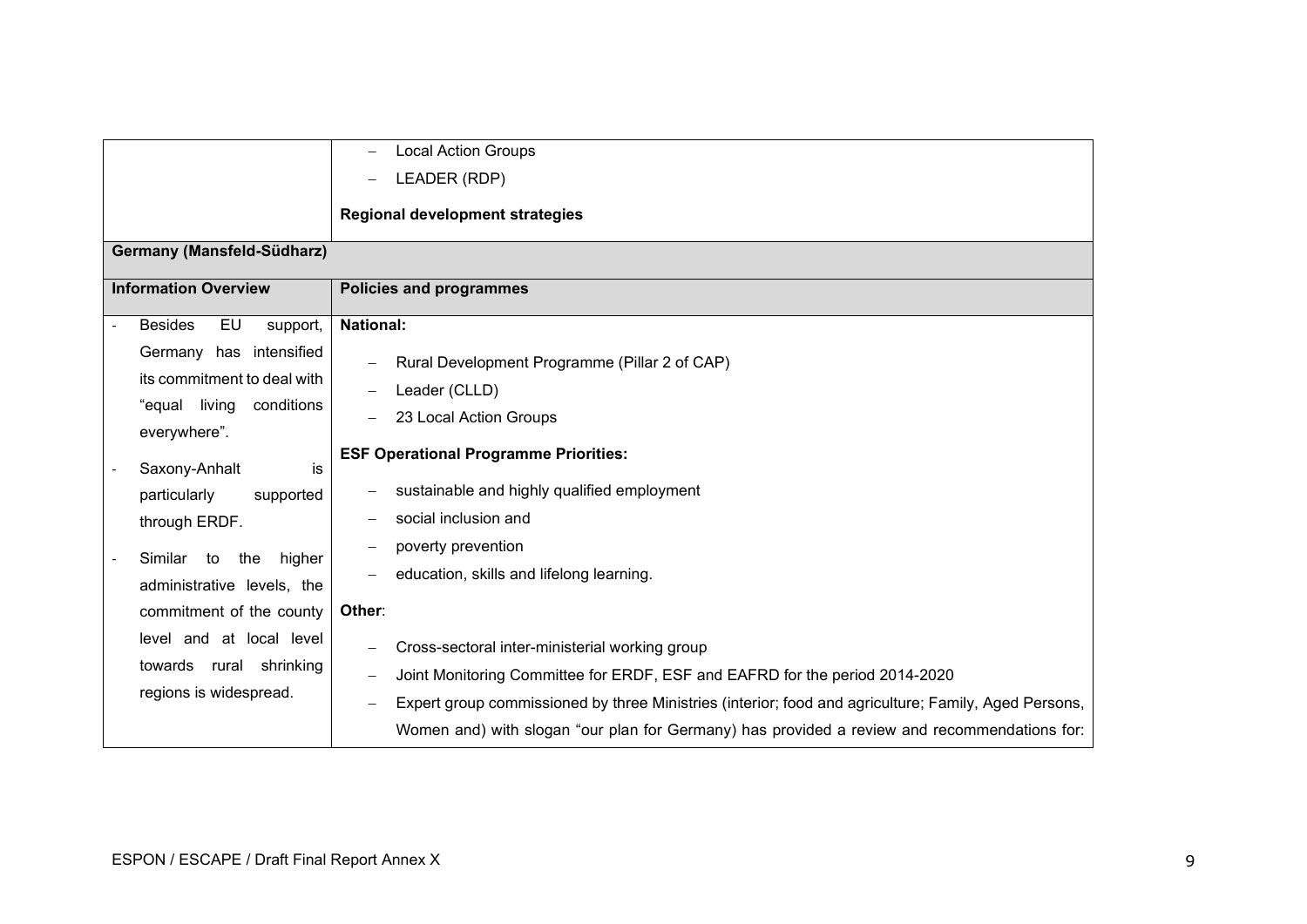|                                    | "equal living conditions everywhere"; social service provision, securing civic involvement, participation<br>and Cohesion |
|------------------------------------|---------------------------------------------------------------------------------------------------------------------------|
|                                    | The national action programme "regional service provision" (MORO)                                                         |
|                                    | Local and regional level:                                                                                                 |
|                                    | regional platform for discussion and cooperation: "Demographic Alliance"                                                  |
|                                    | Advisory Committee for Demographic Change of Saxony-Anhalt                                                                |
|                                    | "Demographic Portal" of Saxony-Anhalt, highlighting specific individual projects                                          |
|                                    | "Integrated Concept for Municipal Development" (IGEK), with different place-based approaches and                          |
|                                    | priorities                                                                                                                |
|                                    | LEADER/CLLD is applied throughout the CS                                                                                  |
|                                    |                                                                                                                           |
| Szentes, Csongrád, Hungary         |                                                                                                                           |
| <b>Information Overview</b>        | <b>Policies and programmes</b>                                                                                            |
| Almost every public<br>policy      | <b>National:</b>                                                                                                          |
| (healthcare,<br>affairs,<br>social |                                                                                                                           |
| education) directly or indirectly  | The Hungarian National Development and Territorial Development Concept                                                    |
| the<br>of<br>impacts<br>issue      | Five national development priorities, one of them is directly addressing demographic shrinkage under                      |
| demographic<br>decline<br>in       | the title "4. Tackling social inclusion and demographic challenges"                                                       |
| Hungary. Of these policies, the    | <b>Partnership Agreement for Hungary</b>                                                                                  |
| regional and rural development     |                                                                                                                           |
| policy has the greatest impact     | <b>Operational Programmes: Thematic Objectives include:</b><br>Human Resources Development Operational Programme (TO9)    |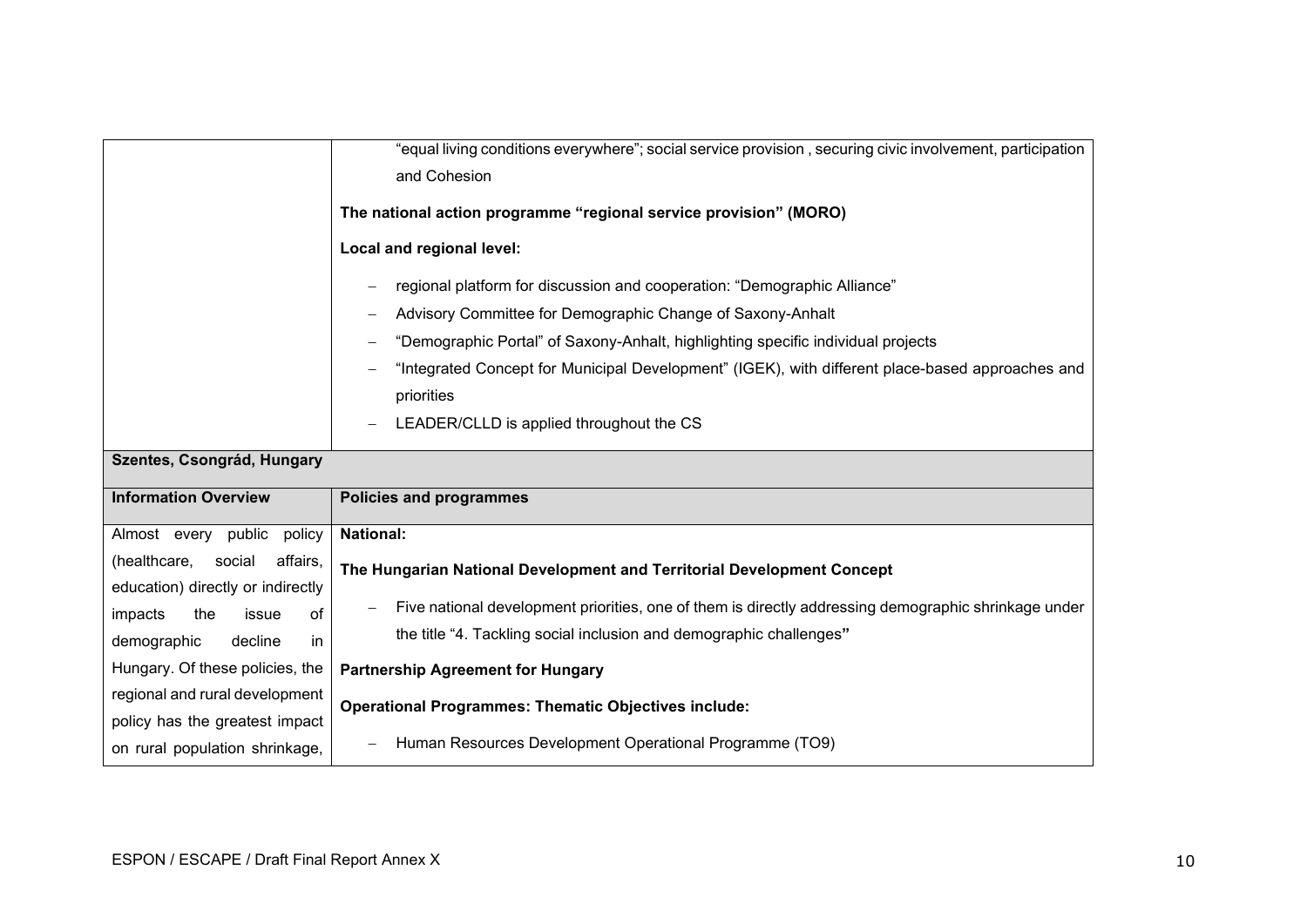| having | regard                        | to | Territorial and settlement development OP (TO8, TO9)                                                                        |
|--------|-------------------------------|----|-----------------------------------------------------------------------------------------------------------------------------|
|        | financial resources of the EU |    | Economic Development and Innovation Operational Programme (TO8)                                                             |
|        |                               |    | Hungarian Fisheries Operative Program (TO8)                                                                                 |
|        |                               |    | <b>CAP Pillar II - rural development policy</b>                                                                             |
|        |                               |    | Improvement of small scale infrastructure; development of basic services                                                    |
|        |                               |    | Cooperation among smalls operators (developing tourism); cooperation among social enterprises;                              |
|        |                               |    | The LEADER Programme                                                                                                        |
|        |                               |    | <b>Family Protection Action Plan</b>                                                                                        |
|        |                               |    | <b>Hungarian Village Programme</b>                                                                                          |
|        |                               |    | Other:                                                                                                                      |
|        |                               |    | Tax policy:                                                                                                                 |
|        |                               |    | Personal income tax exemption for women with at least four children (from 2020);                                            |
|        |                               |    | A system of family tax benefits was introduced in 2011: family tax benefit of HUF 66,670 for one child,                     |
|        |                               |    | HUF 266,000 for two children, and HUF 660,000 for three children                                                            |
|        |                               |    | <b>Housing and Transport:</b>                                                                                               |
|        |                               |    | 'First home programme' (families raising or agreeing to raise two children can apply for a HUF 10                           |
|        |                               |    | million interest-subsidised loan, while families raising or agreeing to raise three or more children can                    |
|        |                               |    | apply for an interest-subsidised loan of HUF 15 million for the purchase or construction of new flats<br>or family houses). |
|        |                               |    |                                                                                                                             |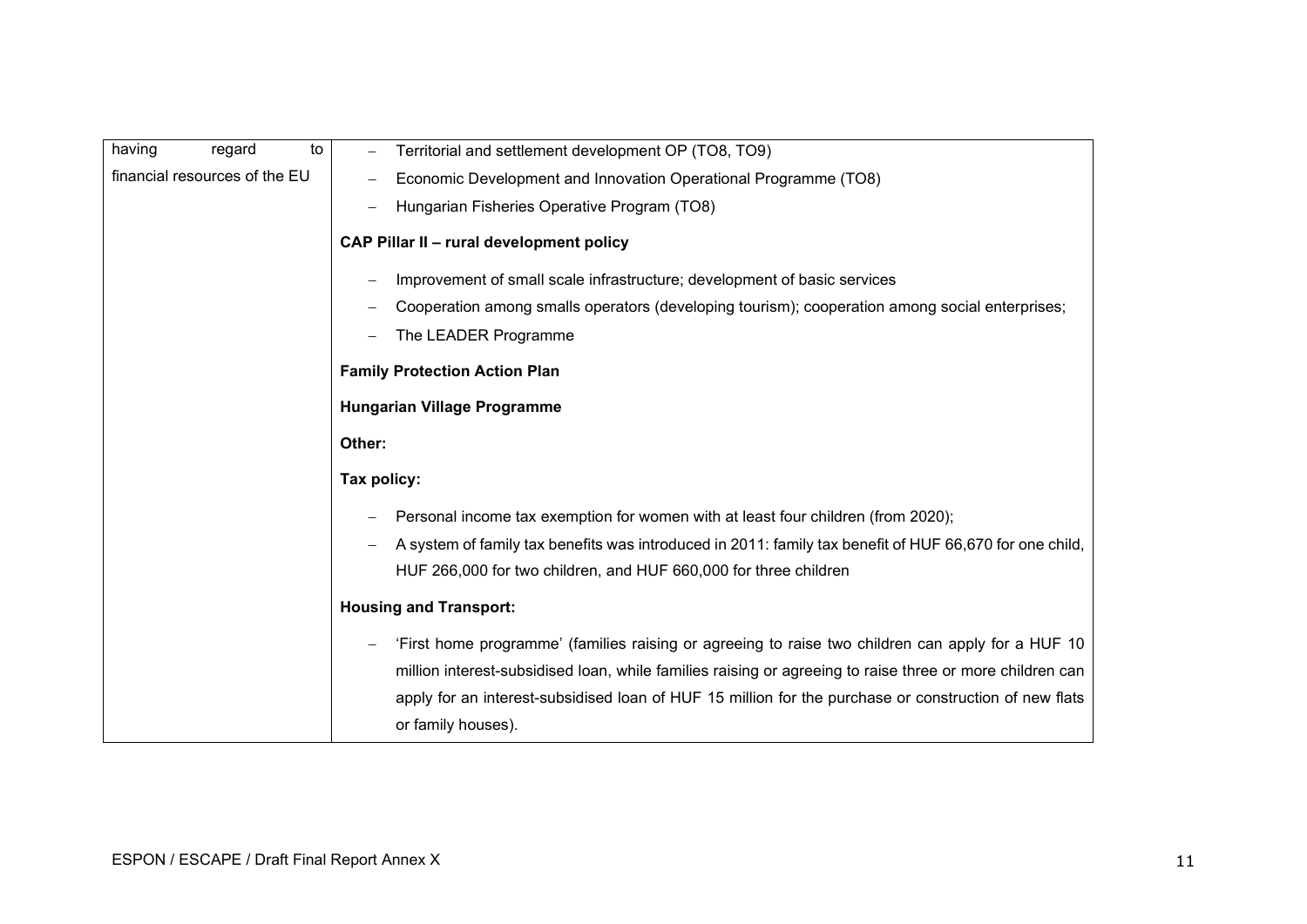|                               | reduction in mortgage loans (Since 2018 the government has taken over HUF 1 million from the         |
|-------------------------------|------------------------------------------------------------------------------------------------------|
|                               | mortgage loans of large families upon the birth of a third and every further child.)                 |
|                               | family car purchase program (subsidies available for the purchase of new cars with a minimum seven   |
|                               | seats for families raising a minimum three children - max HUF 2.5 million)                           |
|                               | Daily childcare services:                                                                            |
|                               | establishing new crèche-facilities (ca. 20 thousand extra places by 2020)                            |
|                               | childcare allowance for grandparents to assist mothers' access to employment                         |
|                               | Other:                                                                                               |
|                               | baby loan (an interest-free, any-purpose loan of maximum HUF 10 million for young married couples    |
|                               | with the intention of encouraging them to have children,                                             |
|                               | <b>Regional and local:</b>                                                                           |
|                               | Local Development Strategy of LAG                                                                    |
|                               | <b>Integrated Territorial Programme</b>                                                              |
| Alt Maestrat, Catellón, Spain |                                                                                                      |
|                               |                                                                                                      |
| <b>Information Overview</b>   | <b>Policies and Programmes</b>                                                                       |
| Regarding EU<br>policies,     | <b>National:</b>                                                                                     |
| both Cohesion and Rural       |                                                                                                      |
| Development<br>Policies       | Increase of paternity leave to make it equal to the 16-week maternity leave (progressive application |
|                               |                                                                                                      |
| include measures which        | until 2021)                                                                                          |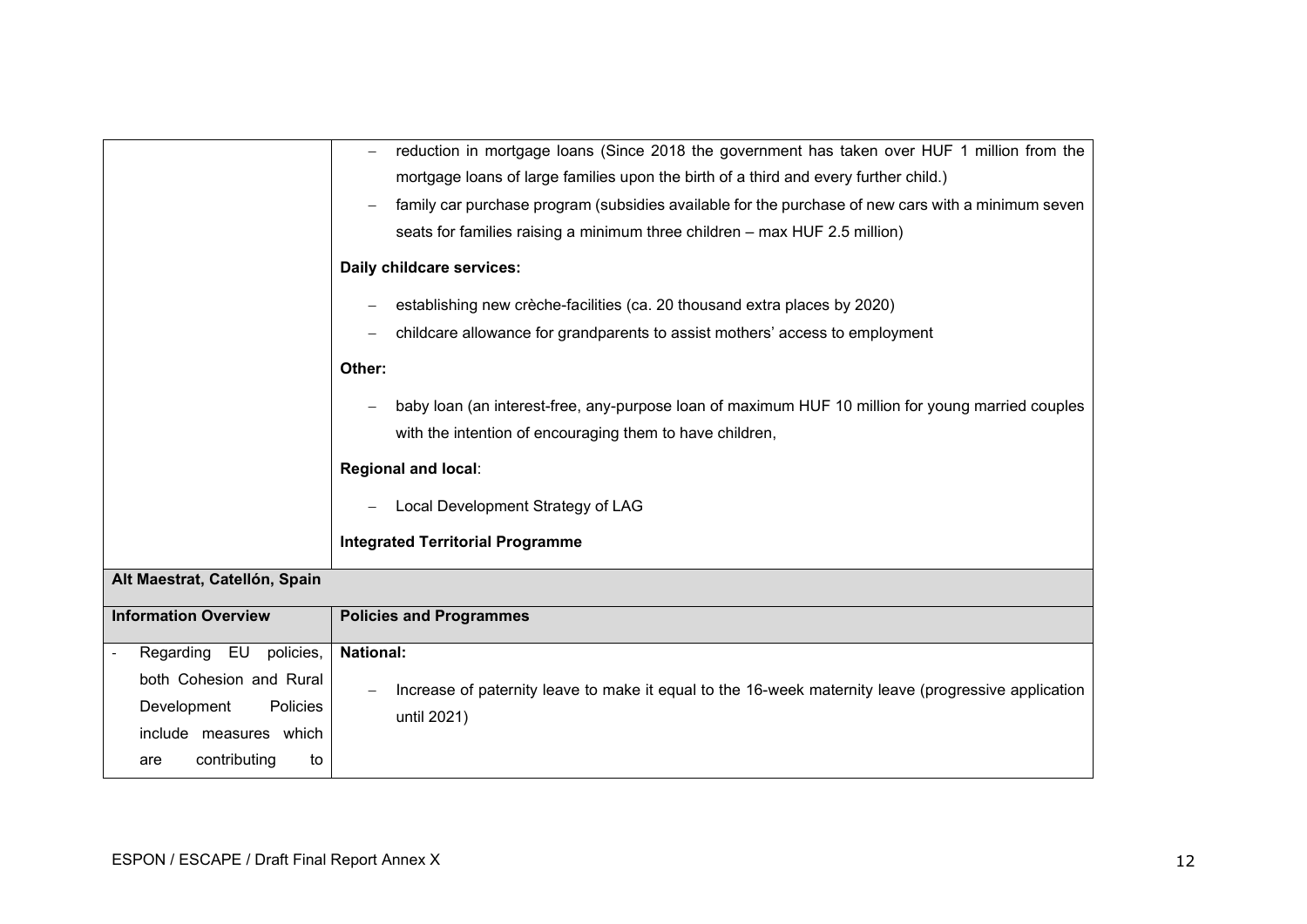| mitigating<br>the<br>existing                       | Rehabilitating rural buildings (National Strategy of Prevention and Fight against Poverty and Social |
|-----------------------------------------------------|------------------------------------------------------------------------------------------------------|
| inequalities between inner                          | Exclusion)                                                                                           |
| rural areas and the more                            | Rural woman support: Law of shared ownership of agricultural exploitations; innovation and training  |
| urbanized coastal areas.                            | programs and support to victims of male violence.                                                    |
| The most important ones                             | Guidelines of the National Strategy against the Demographic Challenge                                |
| digitalization<br>the<br>are                        | <b>EU Youth Employment</b>                                                                           |
| strategies (at EU, national                         | Social Security benefits for freelance workers in villages <5000 inhabitants.                        |
| levels),<br>regional<br>and                         | National Digital Agenda                                                                              |
| supporting<br>measures                              | Digitization Agenda for the agri-food, forestry sectors and rural areas.                             |
| regional<br>and<br>rural                            | National Strategy of Prevention and Fight against Poverty and Social Exclusion                       |
| development (ERDF, Cap                              | Subsidies for the promotion of self-employment, social economy and corporate social responsibility   |
| Pillar <sub>2</sub><br>policies,<br>and             | Study about adopting tax differentiation for rural areas (Min. of Finance)                           |
| specially<br>the<br>LEADER,                         | National Depopulation Forum (civil society, raise concern)                                           |
| <b>ESF</b><br>$etc.$ )<br>and                       | Correos market: online marketplace for local food and handicraft products                            |
| employment-<br>related                              |                                                                                                      |
| programmes                                          | <b>Regional:</b>                                                                                     |
| national<br>The<br>main<br>$\overline{\phantom{a}}$ | Rural woman programme                                                                                |
| framework to address rural                          | AVANT Agenda and Agency against depopulation                                                         |
| shrinkage is the recently                           | 2014-2020 OP:<br>$\qquad \qquad -$                                                                   |
| agreed general guidelines                           | Subsidies for vocational training and employment in tourism sector                                   |
| of the National Strategy                            | Subsidies for the hiring of local (municipal) employment and development agents.                     |
| against the Demographic                             | ERDF 2014-20 OP:                                                                                     |
| Challenge,<br>led<br>by<br>the                      | Fostering and implementation of renewable energy in small companies                                  |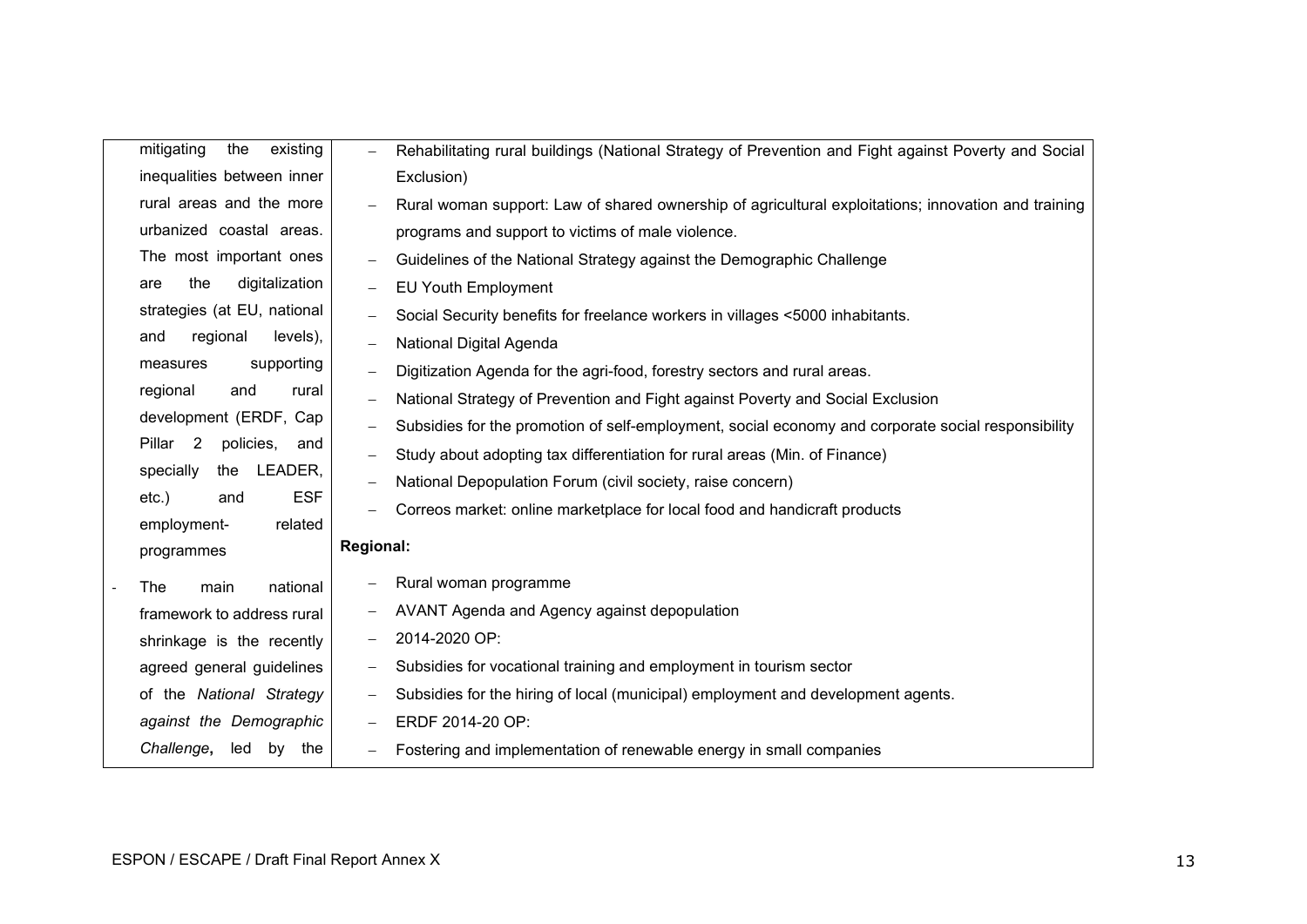| Ministry of Territorial Policy |                          | Infrastructural improvement for e-learning and mobile learning                      |
|--------------------------------|--------------------------|-------------------------------------------------------------------------------------|
|                                | $\overline{\phantom{m}}$ |                                                                                     |
| and Public Administration,     | -                        | Extension of the broadband of 30 Mbps                                               |
| launched in 2019.              |                          | Aids for the improvement of rural roads                                             |
|                                |                          | EARDF 2014-2020 research and development programme:                                 |
|                                |                          | Valencian Plan of Organic Production                                                |
|                                |                          | LEADER 2014-20 OP:                                                                  |
|                                |                          | Law of Land Structures, measures and tax benefits for triggering mobility of land   |
|                                |                          | Increased funding for shrinking villages                                            |
|                                |                          | Subsidies to depopulating municipalities and associations of mun. at financial risk |
|                                |                          | Plan against the Financial Exclusion (installation of ATM in shrinking villages)    |
|                                |                          | Subsidies for maintenance municipal psychopedagogical offices in schools            |
|                                |                          | Provision of medical emergency service (ambulance in Vilafranca)                    |
|                                |                          | <b>Local (Provincial or municipal)</b>                                              |
|                                |                          | Social Housing                                                                      |
|                                |                          | Local tax reduction & aids for families                                             |
|                                |                          | Baby bonus in villages <1000 inhabitants                                            |
|                                |                          | Grant for children in the local school (Culla)                                      |
|                                |                          | Early morning assistance in public primary and secondary schools                    |
|                                |                          | ESF 2014-2020 OP:                                                                   |
|                                |                          | ERDF 2014-20 OP:                                                                    |
|                                | —                        | Renovation and replacement of outdoor public lighting                               |
|                                |                          | Provision of public wireless networks in rural villages                             |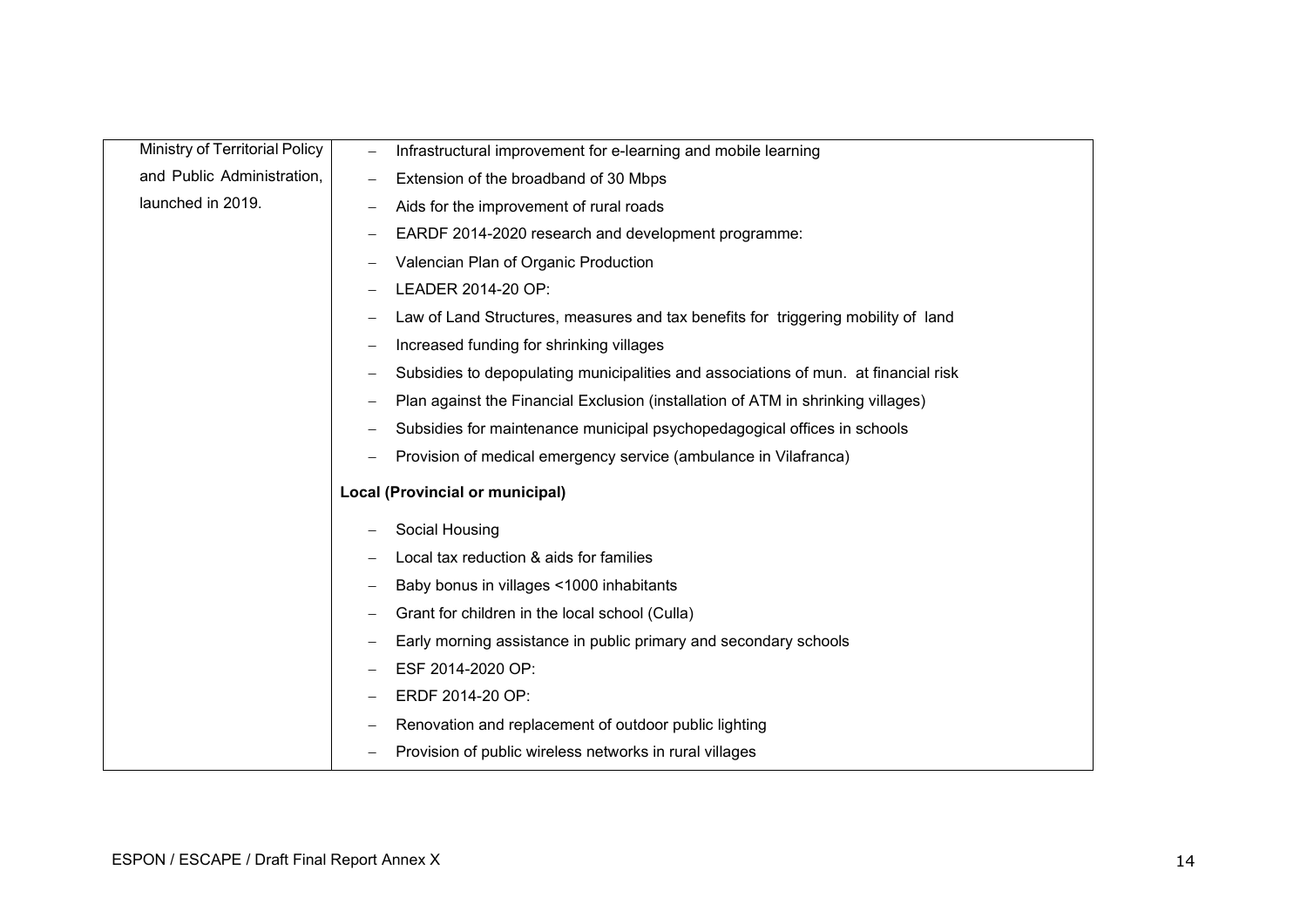|                                                                                            | SEPAM (administrative, legal, economic and information support to municipalities)                                                                                                                            |  |  |  |
|--------------------------------------------------------------------------------------------|--------------------------------------------------------------------------------------------------------------------------------------------------------------------------------------------------------------|--|--|--|
|                                                                                            | CEDES (Centre of Economic and Social Development) in rural areas                                                                                                                                             |  |  |  |
|                                                                                            | Subsidy for a Tourism Promotion Plan (for 4 villages of the CS area)                                                                                                                                         |  |  |  |
|                                                                                            | Castelló "a Tasty route". Database of gastronomy, cultural events and provincial tourist<br>establishments.                                                                                                  |  |  |  |
|                                                                                            | Association of Municipalitites social services provision (elderly, women, disabled, families)                                                                                                                |  |  |  |
|                                                                                            | Subsidies for summer cinema or musical entertainment and sports events                                                                                                                                       |  |  |  |
|                                                                                            | Subsidies for rural multi-service stores                                                                                                                                                                     |  |  |  |
|                                                                                            | 5 day-centres for elder care (1 in CS area)                                                                                                                                                                  |  |  |  |
|                                                                                            | Grants for taxi transport to the doctor                                                                                                                                                                      |  |  |  |
|                                                                                            | Subsidies addressed to the primary care programs in social services                                                                                                                                          |  |  |  |
|                                                                                            | Adapted transport for people with functional diversity (Vilafranca)                                                                                                                                          |  |  |  |
|                                                                                            | Home delivery of meals to elder (NGOs)                                                                                                                                                                       |  |  |  |
|                                                                                            | Centre of Rural Development                                                                                                                                                                                  |  |  |  |
| Kastoria, Western Macedonia, Greece                                                        |                                                                                                                                                                                                              |  |  |  |
| <b>Information Overview</b>                                                                | <b>Policies and programmes</b>                                                                                                                                                                               |  |  |  |
| ESIF are the main source                                                                   | <b>National:</b>                                                                                                                                                                                             |  |  |  |
| infrastructure finance<br>ot<br>especially<br>during<br>the<br>Greek<br>economic<br>crisis | <b>Common Agricultural Policy</b><br>European structural funds: main source of infrastructure finance especially during the Greek economic<br>crisis period when national investment funds are close to zero |  |  |  |
| national<br>period<br>when                                                                 | European Cohesion Policy funds.                                                                                                                                                                              |  |  |  |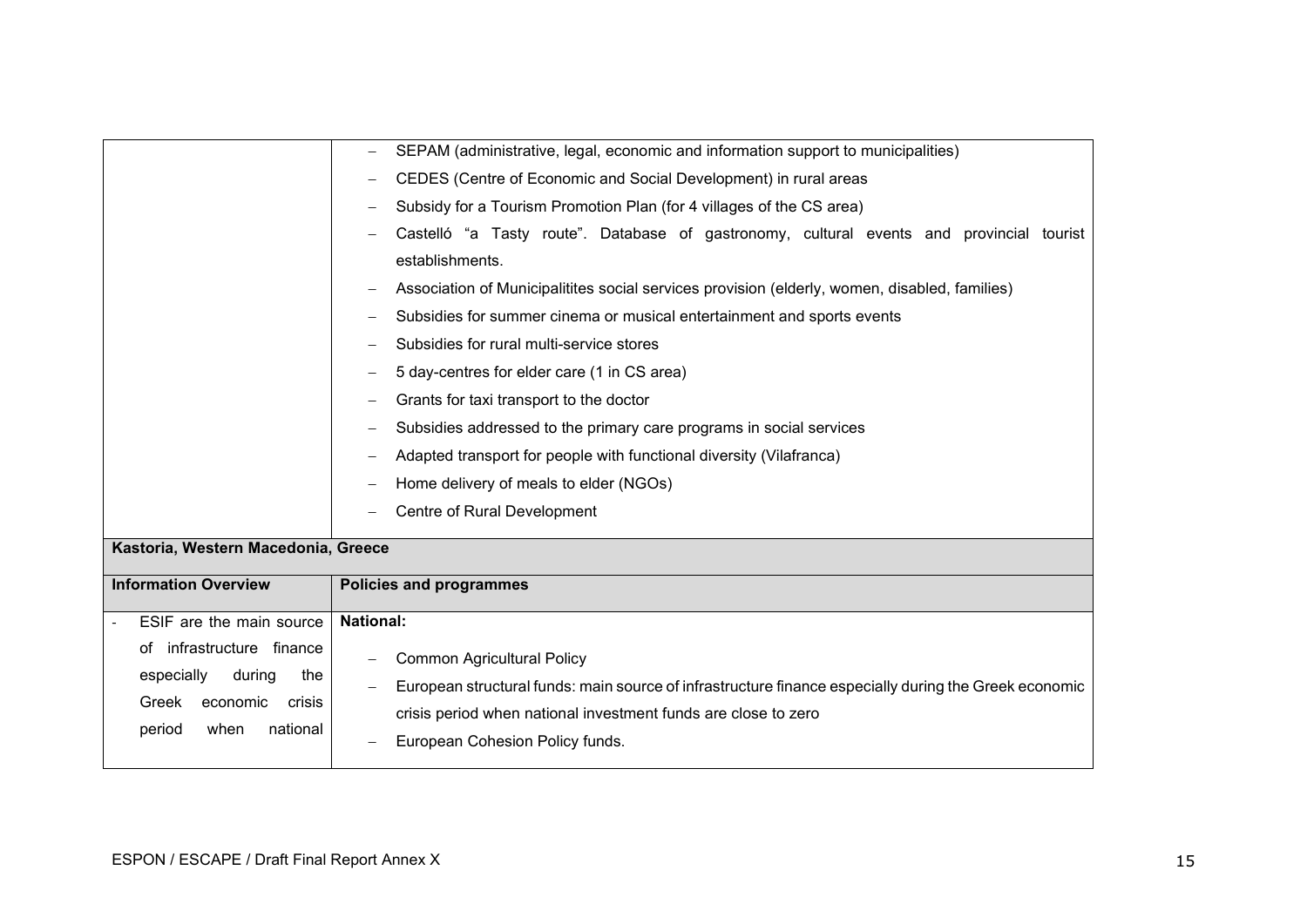|                                                                    | Strengthen economic, social and territorial cohesion of lagging behind EU regions.                                                                                                                                                                                                                                                                                                                                                                                                                                                                                                |
|--------------------------------------------------------------------|-----------------------------------------------------------------------------------------------------------------------------------------------------------------------------------------------------------------------------------------------------------------------------------------------------------------------------------------------------------------------------------------------------------------------------------------------------------------------------------------------------------------------------------------------------------------------------------|
| to zero.                                                           | Rural Development Programme (RDP) 2014-2020                                                                                                                                                                                                                                                                                                                                                                                                                                                                                                                                       |
| The ESIF are mainly used<br>boosting<br>economic<br>for<br>growth. | The Greek state have 2019 adopted the horizontal subsidy of 1000 euros for every new-born child<br>which applies all over the country<br>Environmental protection and the improvement of the quality of life in rural areas, such as actions related to<br>land reclamation and the development of public spaces, have also significantly benefited from funds coming<br>from the EU policies and the national policies.<br>EU support through national policies has had a significant contribution to the infrastructure investments<br>positively influencing rural development |
|                                                                    | <b>Regional and local policies</b><br>CLLD/LEADER programme                                                                                                                                                                                                                                                                                                                                                                                                                                                                                                                       |
|                                                                    |                                                                                                                                                                                                                                                                                                                                                                                                                                                                                                                                                                                   |
| Juuka, North Karelia, Finland                                      |                                                                                                                                                                                                                                                                                                                                                                                                                                                                                                                                                                                   |
| <b>Information Overview</b>                                        | <b>Policies and Programmes</b><br><b>National:</b>                                                                                                                                                                                                                                                                                                                                                                                                                                                                                                                                |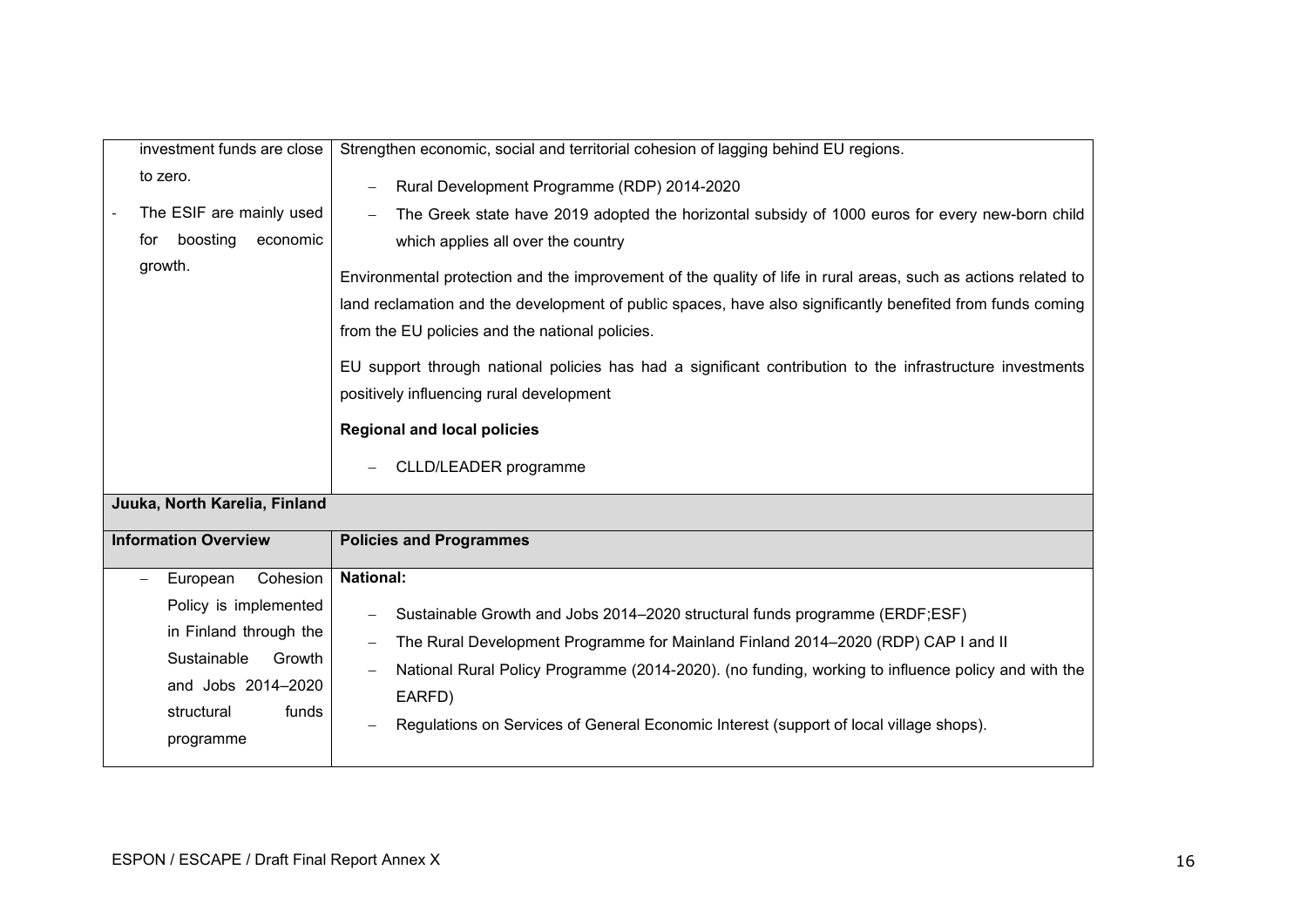| <b>Besides</b><br>EARDF,<br>the                                                                                                                 | <b>Regional:</b>                                                                                                                                                                                                                                                                                                                                                                                                                                                                                                                                                                                                                                                                                                                                                                                                                                                                                                                                                                                                                                                                    |
|-------------------------------------------------------------------------------------------------------------------------------------------------|-------------------------------------------------------------------------------------------------------------------------------------------------------------------------------------------------------------------------------------------------------------------------------------------------------------------------------------------------------------------------------------------------------------------------------------------------------------------------------------------------------------------------------------------------------------------------------------------------------------------------------------------------------------------------------------------------------------------------------------------------------------------------------------------------------------------------------------------------------------------------------------------------------------------------------------------------------------------------------------------------------------------------------------------------------------------------------------|
| ERDF and the ESF have<br>important role<br>- in<br>an<br>supporting regional<br>and<br>development<br>in.<br>rural<br>sparsely populated areas. | ERDF, ESF and EARDF make available a remarkable amount of financial resources to be used in<br>North and East Finland for developing entrepreneurship and to some extent also advancing public<br>and private investments.<br>EARDF funding has been allocated to primary production, rural small businesses and associations,<br>the food industry, and education and development measures targeted at rural populations. Regarding<br>employment and skills<br>ESF actions have mostly excluded primary production and rural populations. However, some ESF<br>funded actions have also been targeted at rural or agricultural contexts including the promotion of<br>wellbeing at work among agricultural and rural entrepreneurs as well as actions to safeguard labour<br>availability in shrinking rural regions.<br>EUR 35/inhabitant/year in sparsely populated areas<br>Regions possess regional management committees that coordinate the funding activities in their<br>regions and monitors the fulfilment of the programmes.<br>LEADER (CLLD) programme implementation |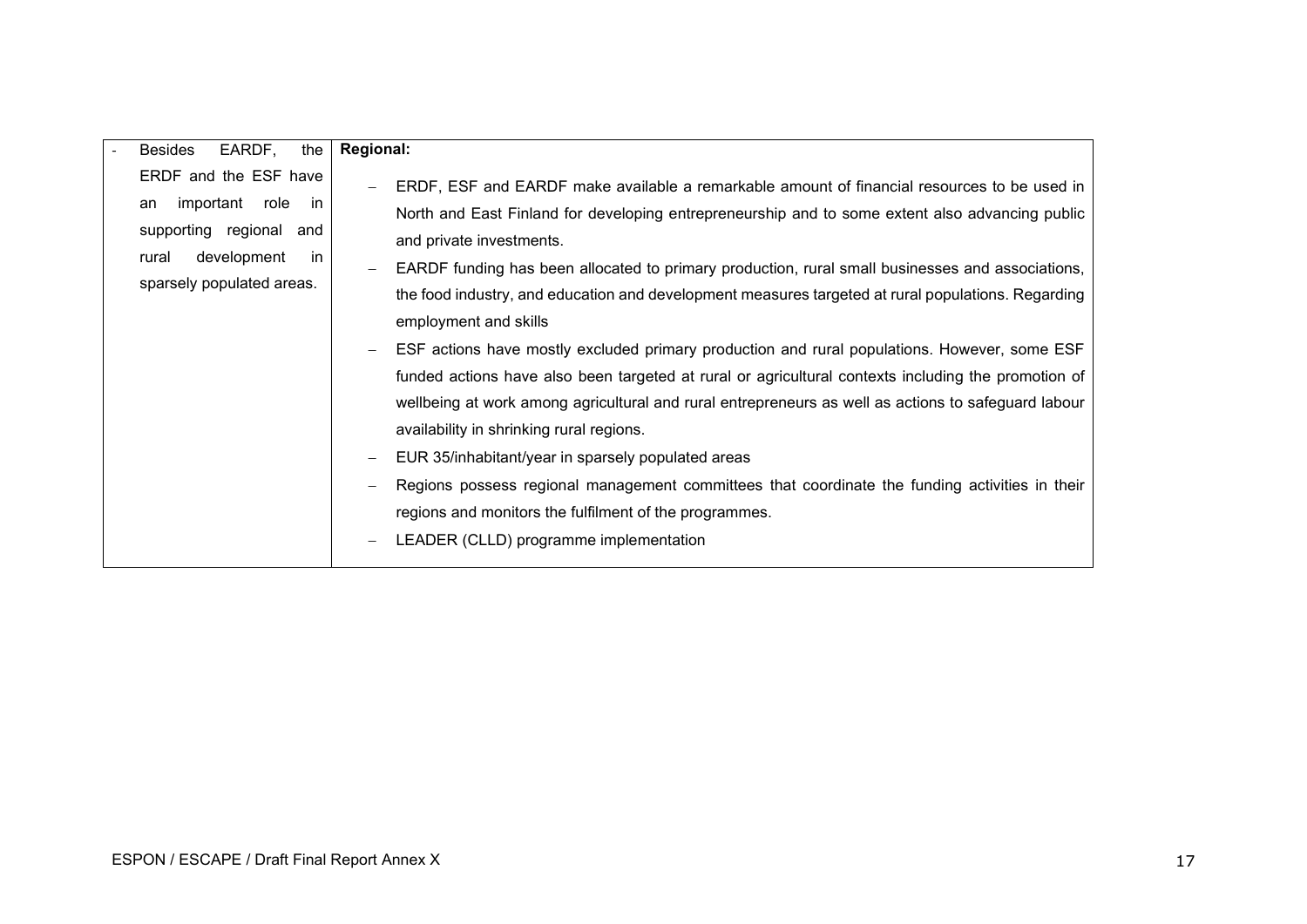# <span id="page-21-0"></span>**3 The Nature, Role and Effectiveness of Current EU and National Policy, and Prospects for the Future**

# <span id="page-21-1"></span>**3.1 EU Policy Overview**

The main focus of the ESCAPE EU Policy overview has been on CAP Pillar II, Cohesion Policy and Community Led Local Development. As a supplement to the information provided in Section 5.2 of the ESCAPE Final Report, these policies are briefly described below, followed by a critique of current EU policy implementation based on the EU expert stakeholder interviews (ESPON ESCAPE Final Report, Annex 3) and the individual case study Reports (ESPON ESCAPE Final Report Annexes 5-12). Finally, Section 3.2 synthesizes the national, regional and local experiences of developing policy measures to tackle rural shrinkage within the eight ESCAPE case study areas.

## <span id="page-21-2"></span>**3.1.1 CAP Pillar II**

Common Agricultural policy (CAP) is broken down in to CAP Pillar I operates as direct annual payments to and agricultural market measures. CAP Pillar II, also referred to as Rural Development Policy provides funding that aims to develop non-agricultural sectors; stop the depopulation of the countryside by promoting employment and improving basic services (EUTA, 2011). CAP II provides a range of support, including financial, for farmers and rural communities to design and implement initiatives that meet a range of economic, environmental, and societal challenges through the implementation of national/regional Rural Development Programmes (RDPs).

CAP II is implemented on the basis of policy areas outlined in national RDPs and the Commission's menu of priorities. The Commission has established three main priorities for rural development policy: 1) Fostering agricultural competitiveness; 2) Ensuring sustainable management of natural resources and climate action; 3) Achieving balanced territorial development of rural economies and communities, including the creation and maintenance of employment. These priorities translate into six specific objectives for rural development policy:

1. Fostering knowledge transfer in agriculture, forestry and rural areas;

2. Enhancing the competitiveness of all types of agriculture and enhancing farm viability;

3. Promoting food chain organization and risk management in agriculture;

4. Restoring, preserving and enhancing ecosystems dependent on agriculture and forestry;

5. Promoting resource efficiency and supporting the shift toward a low-carbon and climate-resilient economy in the agriculture, food and forestry sectors;

6. Promoting social inclusion, poverty reduction and economic development in rural areas.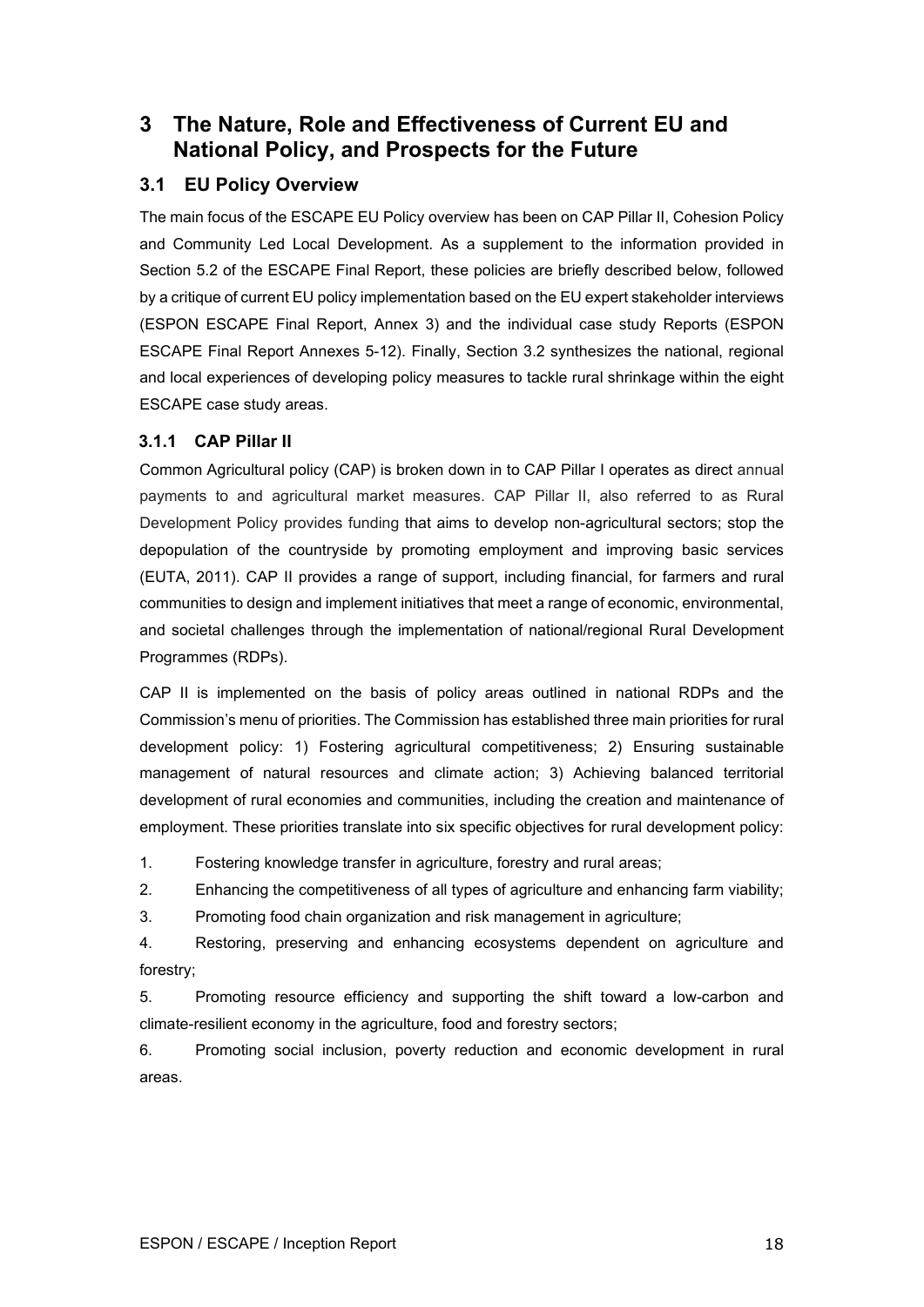## <span id="page-22-0"></span>**3.1.2 Cohesion Policy**

Cohesion Policy (also referred to as Regional Policy), aims to reduce economic, social and territorial challenges and disparities of 'less developed' areas, particularly regions facing industrial and agricultural decline through national, regional and cross-border implementation projects. These challenges include high unemployment, low education levels, poor quality housing, depopulation, ageing, outmigration, low accessibility, high energy and transport costs and a lack of services of general interest.

### <span id="page-22-1"></span>**3.1.3 Community Led Local Development (CLLD)**

EU introduced the Common Provisions Regulation for Community-Led Local Development (CLLD) since the beginning of 2000. The CLLD approach mirrors that of LEADER as an integrated, place-based, and "bottom up" method bringing together local public, private and civil-society stakeholders. Though only accounting for a very small proportion of the total CAP budget, the LEADER initiative is a dedicated support to rural stakeholders, helping them to design, develop and implement integrated social and economic (territorial) development programmes tailored to the challenges facing their communities. As a consequence, local level responses reflect the key (bottom-up) concerns of those stakeholders involved in the design and implementation of these programmes. These concerns may, or may not, take into consideration rural shrinkage.

Notwithstading, the specific aims of the CLLD approach include:

- encourage local communities to develop integrated bottom-up approaches in circumstances where there is a need to respond to territorial and local challenges calling for structural change;
- build community capacity and stimulate innovation (including social innovation), entrepreneurship and capacity for change by encouraging the development and discovery of untapped potential from within communities and territories;
- promote community ownership by increasing participation within communities and build the sense of involvement and ownership that can increase the effectiveness of EU policies;
- assist multi-level governance by providing a route for local communities to fully take part in shaping the implementation of EU objectives in all areas.

#### <span id="page-22-2"></span>**3.1.4 Critique of Current EU policy implementation**

Four key aspects emerge from the case studies and EU policy stakeholder interviews as a critique of EU policy's focus on the key challenges facing shrinking rural regions. First, out of the three main priorities for rural development policy and the six corresponding objectives, only priority 3 and specific objective 6 deal with some of the common drivers of demographic decline. As such, within the priority areas and objectives of Rural Development Policy (CAP II) there is limited consideration is given to the priority of "wider" (non-agricultural) rural development. This is implied by the share of expenditure allocated to "territorial" approaches, which is still relatively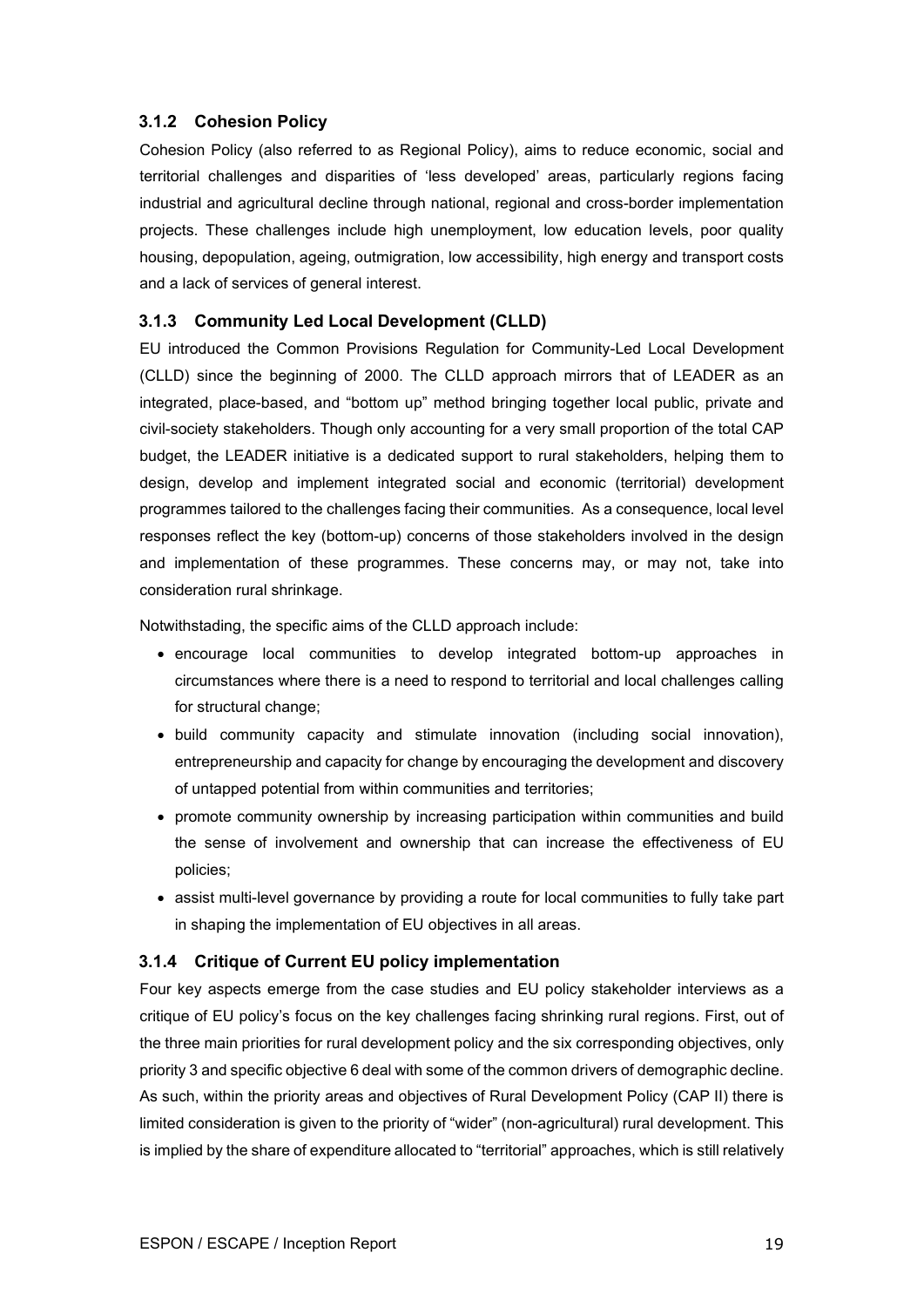low in the current programming period and seems likely to diminish in the next period (Dax and Copus 2016).

In relation to future expenditure allocatied to territorial approaches, the second challenge regards the European Commission's proposal, as part of the Multiannual Financial Framework (MFF) 2021 – 2027, that funding for the next Common Agricultural Policy (CAP) post-2020 should be set at €365 billion. This equates to a cut of approximately 5% to the overall CAP budget, representing a cut of 3.9% to Pillar 1, Direct Payments and 15% to Pillar 2, Rural Development. At least 5% of Rural Development funds are to be ring-fenced for LEADER.

Third, the Territorial Agenda 2020 (TA2020) also notes, "The overall territorial impacts of the CAP are rather slight because the different territorial impacts offset each other. Thus, the pursuit of territorial efficiency in the regions (e.g. competitiveness of agricultural concerns, rising productivity) may have negative impacts on territorial quality and territorial identity (through standardisation of landscapes and reduction of their diversity, risks of soil erosion, reduction of community viability, lack of alternative job opportunities)." (EUTA, 2011)

Fourth, the minimal coordination across EU DG's was also highlighted in the case study interviews. The Finnish and German case study confirmed this point, arguing that there is minimal coordination and coherence across key EU funding sources and how they are administered at the national level interviews (Kahila *et al* 2020 [Annex 12]; Machold et al 2020 [Annex 8]). It was widely highlighted both in case studies and interviews with Commission Officials that there is a clear need for more systematic and integrated coordination and collaboration across DG's and greater flexibility in how EU funding sources are delivered in relation to the rural shrinkage issue (Meredith, 2020 [Annex 12]).

In response to these challenges, it is promising that a new position of European Vice-President for Democracy and Demography has been developed, which, in part, will likely create a more targeted and integrated policy approach towards the issue of rural shrinkage. Croatian politician and MEP, Dubravka Šuica, has been appointed to the position which is responsible for coordinating work for a long-term vision for rural areas, focused on addressing the issue of rapid demographic change. Interviews revealed that the new position is reflective of the Commission's growing concern about the connection between declining rural areas and growing support for populist parties across Europe (Interviews 2020). Issues of democracy and demography are considered all encompassing, therefore, the new vice president position cuts across all DG's meaning that they must consider policy mechanisms and instruments for empowering rural stakeholders in relation to their own DG policy remits.

In her political guidelines for the next European Commission, Ursula von der Leyen also highlighted rural areas as an essential element of European culture, society and economy, noting: "Our rural areas are home to more than 50% of Europeans. They are the fabric of our society and the heartbeat of our economy. The diversity of landscape, culture and heritage is one of Europe's most defining and remarkable features. They are a core part of our identity and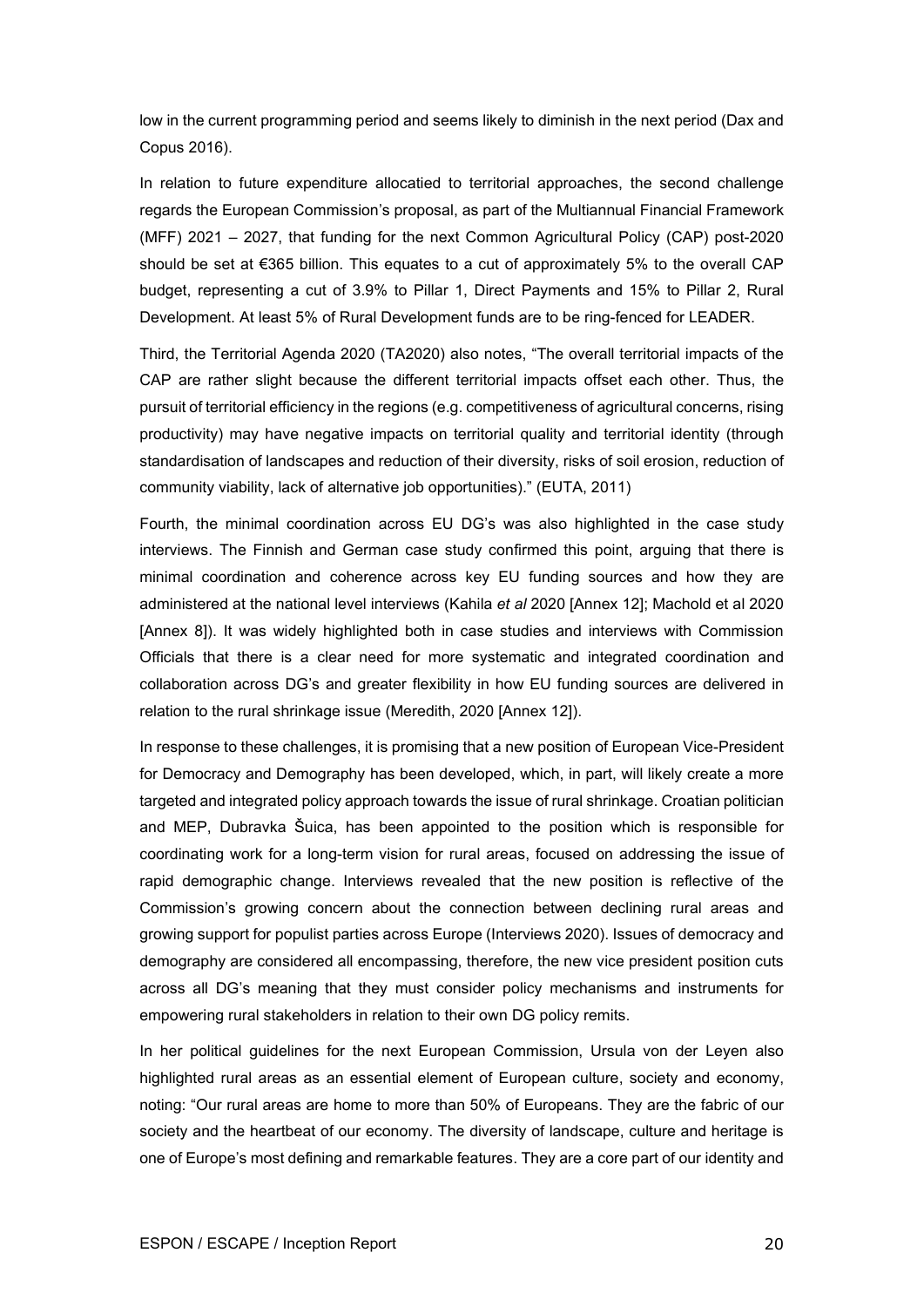our economic potential. We will cherish and preserve our rural areas and invest in their future." (von der Leyen, 2019 pp. 7)

# <span id="page-24-0"></span>**3.2 Experiences of policy implementation in the eight ESCAPE case study areas**

### <span id="page-24-1"></span>**3.2.1 National policy appraches toward shrinking rural regions**

National policymakers interviewed in the ESCAPE case studies noted that rural shrinkage is a complex and heterogeneous problem that makes the development of coherent (long-term) and effective national plans a major challenge. In the Finnish case study area, rural shrinkage is regarded as an extremely sensitive political issue and there is no single voice or clear argument among political parties at the national level on how to solve the problem (Kahila *et al* 2020 [Annex 12]). The Polish and Bulgarian case studies also confirmed that while the issue of rural shrinkage is well recognized at the national level, there is minimal coordination across ministries in the development of coherent strategies and policies to solve the challenge (Foryś et al 2020 [Annex 7]; Slavova et al 2020 [Annex 6]). The National Strategy Against Demographic Challenge in Spain was established in an attempt to coordinate the broad range of rural shrinkage policies developed across different national ministries. Local actors in Spain argue that they have yet to see the impact of this programme, but welcome attempts to develop a coherent approach to rural shrinkage issues. In the Spanish case study, it is also noted that the guidelines for a National Strategy was disconnected from local particularities and more vertical integration and coordination between administrative levels are needed (Ortega-Reig *et al* [Annex 10]).

The Finnish and German case studies advocated a more holistic approach to policy design that gives the sub-national level a stronger voice within multi-level governance processes (Kahila *et al* 2020 [Annex 12]; Machold *et al* 2020 [Annex 8]). In this regard, the concept of territorial governance might be useful as a holistic planning tool designed to empower the sub-national level and enhance the role of local and regional knowledge in policymaking processes (Schmitt & van Well 2016). The Croatian case study region confirmed this perspective noting that policies should aim to increase the autonomy of regional and local authorities in defining their needs and directions of development, with resources for policy implementation coming from national governments and the EU company (Lukić *et al* 2020 [Annex 5]. The directions of development should be varied and selected at the level of municipalities, which today have the most tasks and the least financial resources. Some Commission officials argued that how the sub-national level anticipates and reacts to the issue of rural shrinkage is as important as the mitigation or adaptation strategies that are adopted. Indeed, it was questioned whether the subnational level has the capacity to implement strategies as they are constrained by the reluctance of the national level to empower sub-national actors and give local and regional stakeholders greater self-determination over the development of policies and the direction of spending (Interviews 2020).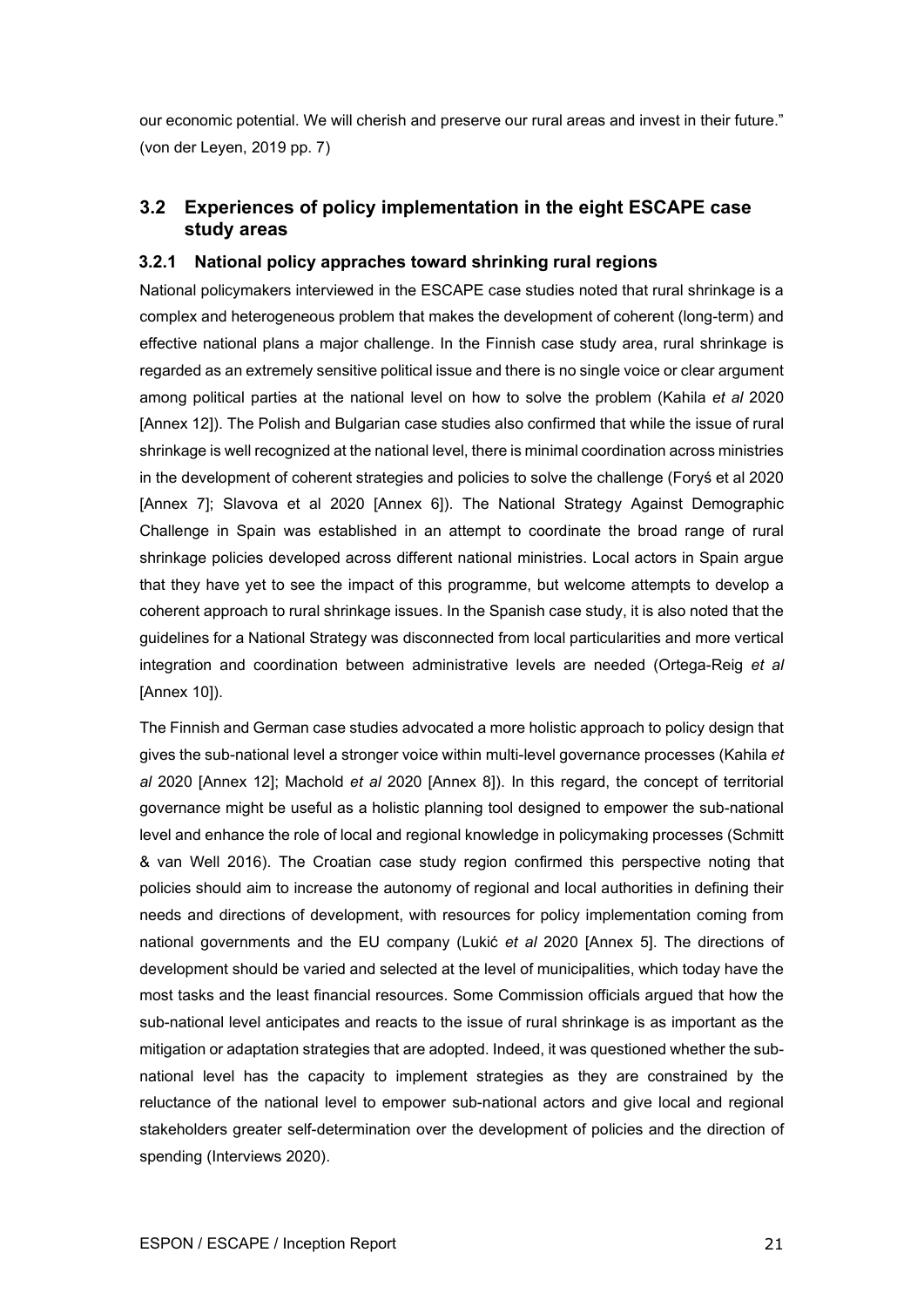The Hungarian Village Programme is perhaps a rare example of a coherent national policy strategy that deals directly with the issue of rural shrinkage – and could be treated as a good practice as such. The programme is specifically focused on slowing declining demographic trends in rural villages by providing better service provisions, enhanced connectivity and financial support for access to housing. This programme continues from the Hungarian Government's 2016 Family Action Plan for restricting population decline by offering family protection measures, including tax reliefs and housing incentives (Koós *et al* 2020 [Annex 9]). Other national examples are the National Strategy Against Demographic Challenge in Spain, which was established as an attempt to coordinate the broad range of rural shrinkage policies developed across different national ministries. Local actors in Spain argue that they have yet to see the impact of this programme but welcome attempts to develop a coherent approach to rural shrinkage issues services (Ortega-Reig *et al* [Annex 10]). In Germany, the 2019 National Action Plan outlined policies for creating more equal living conditions across the country is another example (Machold *et al* 2020 [Annex 8]).

Apart from the targeted national measures described above, the interviews with national policy experts indicate that there is a growing general understanding about the inherent complexity of rural shrinkage. This has led to the diversification of policies and the implementation of more adaptation strategies targeting economic readjustment and improving the quality of life for citizens in rural areas. For example, the Polish, Hungarian and the Bulgarian governments are introducing new substantially financed national programmes targeted at small towns, villages and rural areas. However, as the Hungarian case study pointed out, these policies will have little impact if they do not come with adequate financial support. It was agreed across all case studies that substantially financed strategically targeted national level programmes are required to meet the challenges posed by rural shrinkage. Such programmes would also give rural areas and the issue of rural shrinkage explicit recognition, so that local and regional stakeholders would not have to continue competing for EU and national funding with urban areas.

National policymakers in Ireland also highlighted the potential of rural tourism and bioeconomy initiatives for promoting regional development; however, interviewees felt that rural capacity to maximize on these opportunities was relatively low and levels of investment in such enterprises was often too low to reverse the process of decline or cultivate economic growth (Machold *et al* 2020 [Annex 8]) [1](#page-25-0). The Polish national government has attempted to foster economic growth through the development of renewable energy infrastructures in rural areas, whereas national adaptation strategies in Spain and Bulgaria have focused on enhancing the quality of life of people in rural areas by improving health care provision for the ageing and education provisions for young people. The Finnish, Spanish and German governments have also looked to digitalization to present new business opportunities and advertise rural areas. This interlinks

<span id="page-25-0"></span> $1$  No region in Ireland was selected as a case study area in the project, but interviews were conducted with Irish national policymakers on the issue of rural shrinkage as one project partner is based in Dublin.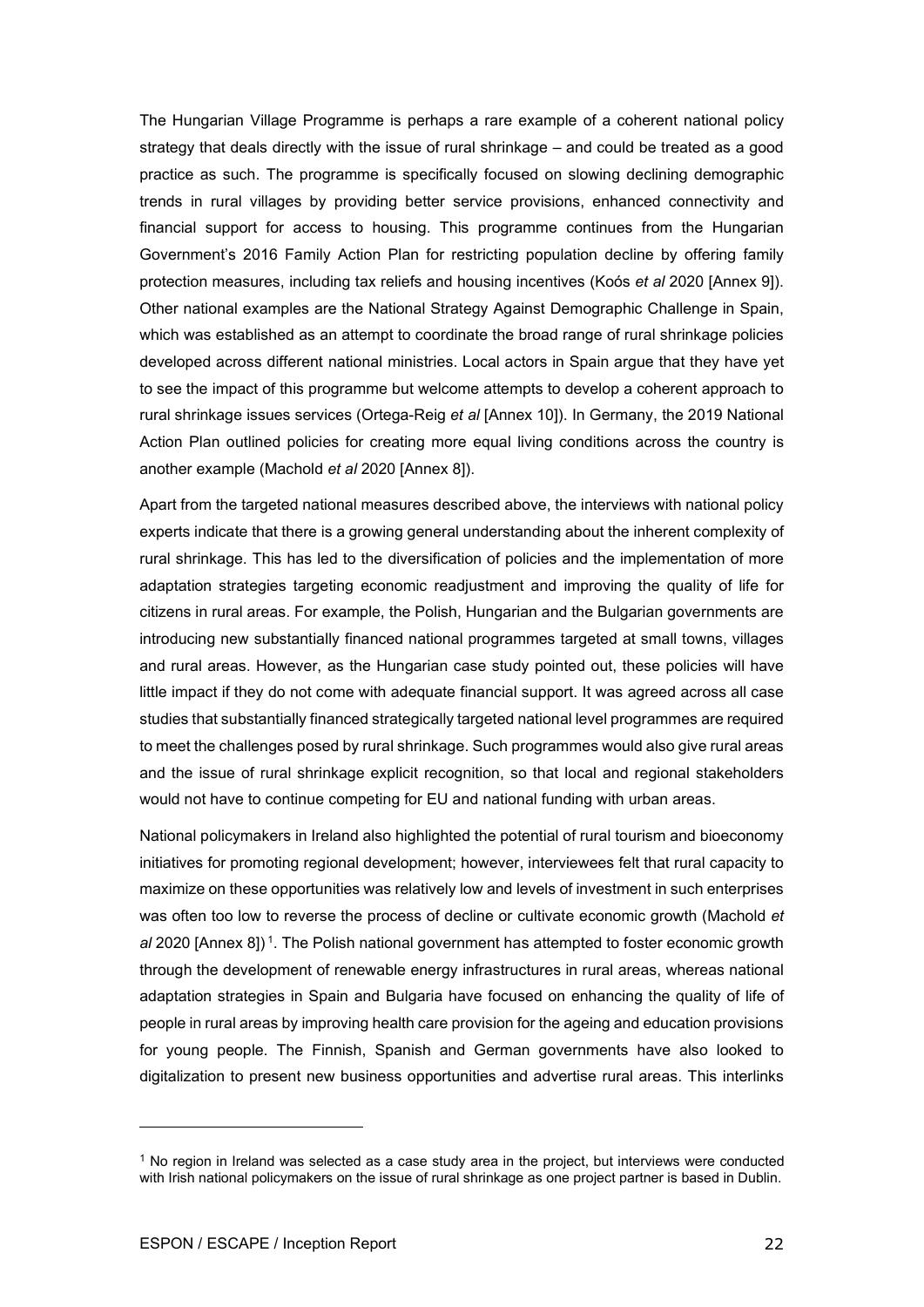with the focus of the European Commission to battle regional disparities and inequalities with digitalization and a digital solutions agenda. While in Poland and Germany, measures to improve transport infrastructure have been put in place to improve connectivity with urban hubs. Kahila *et al* 2020 [Annex 12]; Ortega-Reig *et al* [Annex 10]; Machold *et al* 2020 [Annex 8]; Foryś et al 2020 [Annex 7]).

#### <span id="page-26-0"></span>**3.2.2 Development and implementation of regional and local policy measures**

Across all case study areas, EU policies and funding are regarded as essential for overcoming the challenges of rural shrinkage. It was pointed out by case study interviewees that regional and local level authorities lack the financial resources and policymaking competence to develop long-term rural shrinkage strategies, particularly in those countries with a highly centralized system of government, such as Bulgaria. As a result, most local rural shrinkage policies tend to be financed by EU funding through the LEADER and CLLD methods. As the Polish case study observed, 'without EU funding, there would be no discussion on this issue.' The Hungarian case study identified the LEADER method as the most relevant EU policy instrument from the perspective of rural shrinkage (Foryś et al 2020 [Annex 7]; Koós *et al* 2020 [Annex 9]).

Within the case study regions, mitigative policy measures at the regional and local level tended to focus on increasing fertility rates and encouraging young families to remain living in rural areas. In Finland, financial incentives, such as the one thousand euro 'baby bonus', were introduced to enhance fertility rates (Kahila *et al* 2020 [Annex 12]), whereas in the Spanish and German case study regions, tax breaks and financial support in relation to childcare was offered to young families (Ortega-Reig *et al* [Annex 10]; Machold *et al* 2020 [Annex 8]). In the Croatian case study region, local government focused on providing support for school children, including free school meals. However, some interviewees in the Croatian case study region were critical of regional policies noting that the focus on families ignores the complexity of the issue (Lukić *et al* 2020 [Annex 5]. In several case study areas, female focused policies have also been introduced to promote inward migration of females and encourage existing women to remain in rural areas; for example, in Spain, they created the rural women's programme and in Poland the programme for rural housewives. In Bulgaria, they moved processing industries to rural regions to attract more female employees to the area (Ortega-Reig *et al* [Annex 10]; Foryś *et al* 2020 [Annex 7]; Slavova *et al* 2020 [Annex 6]).

Attempts to increase the attractiveness of rural areas was a common policy priority at the regional level. Indeed, adaptation appears to be the preferred coping strategy in many case study areas, with policies focused on improving the quality of life of local citizens, rather than trying to stop rural shrinkage. As the Bulgarian case study notes, the objective is to adapt to shrinking and not to mitigate it as population shrinking is unavoidable. For example, regional authorities in the Spanish, Bulgarian and Hungarian case study regions introduced adaptation strategies designed to improve the delivery of SGIs and general quality of living in rural areas, including more social housing, nursing homes, better transport infrastructure and access to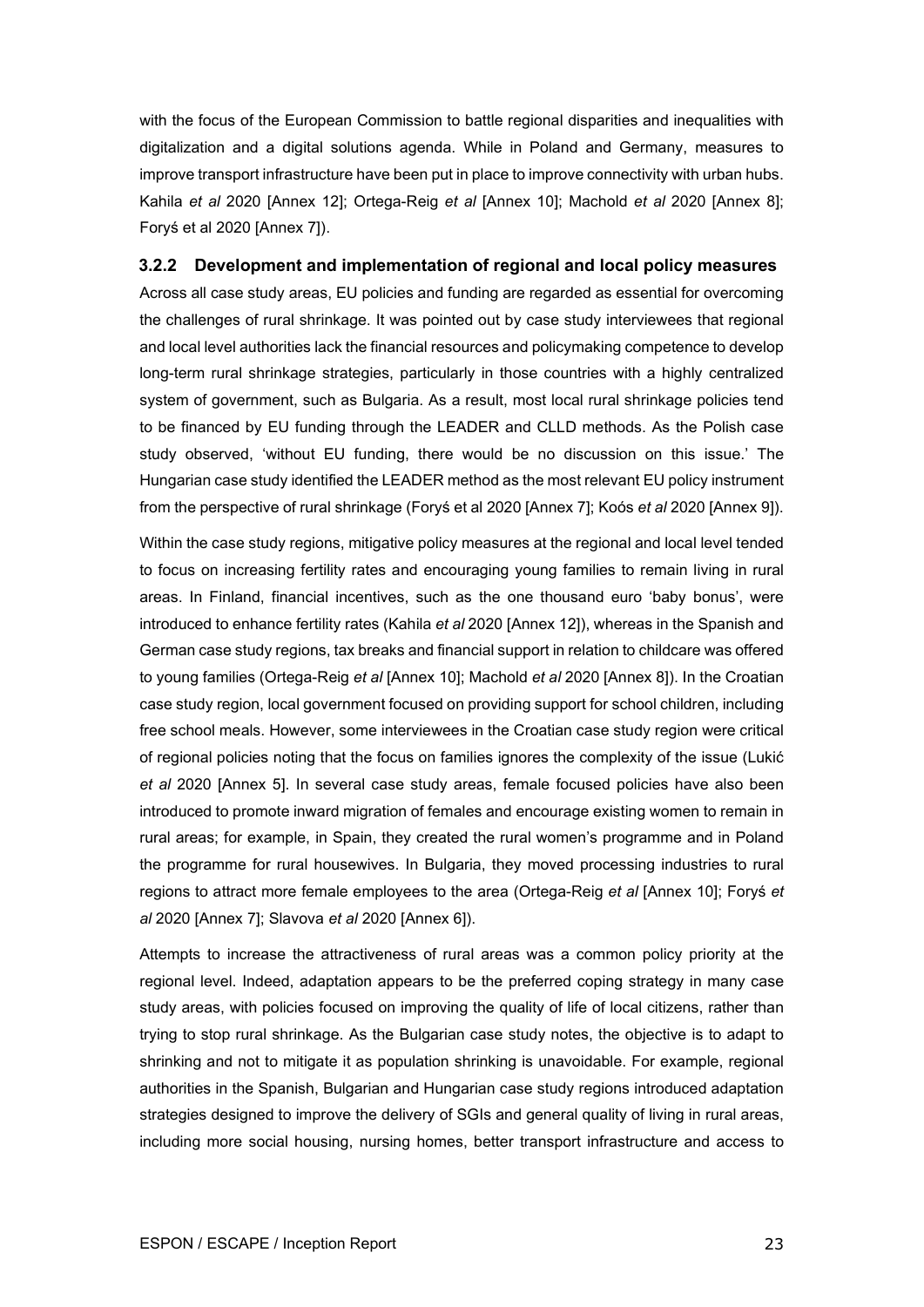high quality broadband. (Slavova *et al* 2020 [Annex 6]; Ortega-Reig *et al* [Annex 10]; Koós *et al* 2020 [Annex 9]).

In many case study areas, local and regional authorities adopted adaptive policy measures designed to maximize rural assets and economic growth potential. For example, there was an emerging policy trend reported in multiple case study areas of using digital technology to raise the visibility of rural areas and enhance local self-image. This would often involve developing online platforms to market local products or raise awareness of regional assets and attractions. The role of digital technology needs to be carefully considered in relation to place-based rural shrinkage policies as an effective tool for promoting regional assets and encouraging entrepreneurial discovery, especially in terms of convincing younger people to start-up new and innovative rural businesses. In the German and Polish case study areas, regional adaptation strategies focused on increasing human capacity and competence in rural areas through EU funded education and training projects. The German case study noted that a more concerted effort is needed to ensure that education and learning policies matched the needs of rural labour markets. Other case study areas including Hungary, Poland, Spain and Bulgaria introduced regional level policies designed to stimulate business development and growth. Natural environmental assets were highlighted a key resource for rural areas with many regional and local actors keen to explore the new business possibilities surrounding nature tourism and agrifood development (Machold *et al* 2020 [Annex 8]; Foryś *et al* 2020 [Annex 7]; Koós *et al* 2020 [Annex 9]; Ortega-Reig *et al* [Annex 10]; Slavova *et al* 2020 [Annex 6]).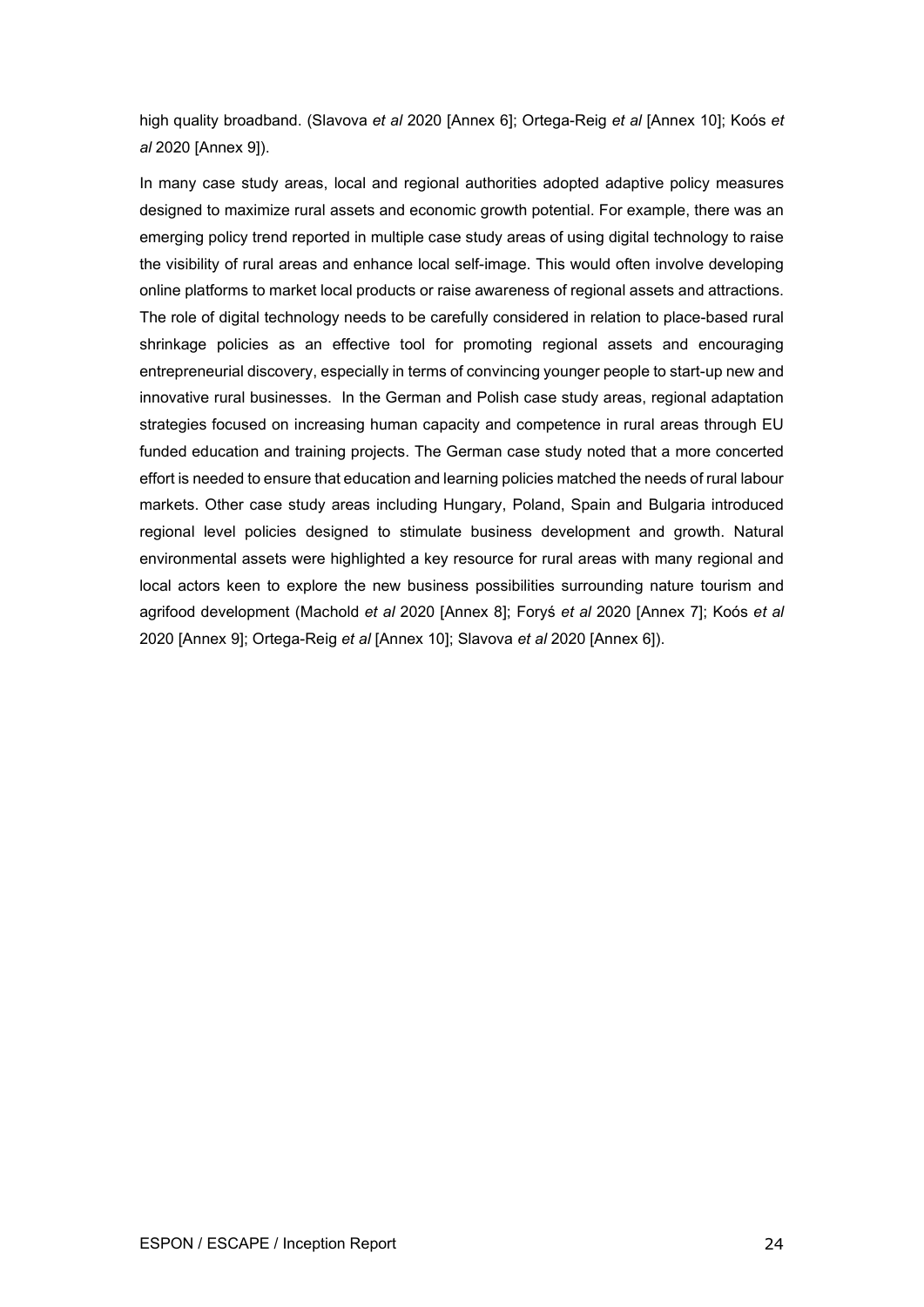# <span id="page-28-0"></span>**References**

European Union Territorial Agenda (EUTA) (2011). Territorial Agenda 2020. https://ec.europa.eu/regional\_policy/sources/policy/what/territorial-cohesion/territorial\_agenda\_2020.pdf

Schmitt, P. & Van Well, L. (eds). (2016). Territorial Governance across Europe Pathways, Practices and Prospects. Routledge.

von der Leyen, U. (2019) A Union that Serves More – An agenda for Europe

# **List of Annexes**

Annex 3: Meredith, D. *High Level Stakeholder Interviews*

- Annex 4: Kovács, K., Tagai, G., and Ortega-Reig, M. *Case Study Synthesis Report*
- Annex 5: Lukić, A., Radeljak Kaufmann, P., Valjak, V., *Case Study Report Osječko-baranjska County, Croatia*
- Annex 6: Slavova, P., Todorova, R., Kebakchieva, P., Denisova, N. *Case Study Report Troyan-Apriltsi-Ougarchin, Bulgaria*
- Annex 7: Foryś, G., and Nowak, P. *Case Study Report Łomża subregion, Poland*
- Annex 8: Machold, I., Dax, T., Bauchinger, L. *Case Study Report Mansfeld-Südharz,Germany*
- Annex 9: Koós; B., Kovács, K., Tagai G., Uzzoli; A., Mária Várad, M. *Case Study Report Szentes, Csongrád, Hungary*
- Annex 10: Ortega-Reig, M., Scardaccione, G., Ferrandis, A., Velasco Mengod, J. *Case Study Report Alt Maestrat, Castellón, Spain*
- Annex 10: Ortega-Reig, M., Scardaccione, G., Ferrandis, A., Velasco Mengod, J. *Case Study Report Alt Maestrat, Castellón, Spain*
- Annex 12: Kahila, P., Fritsh, M, and Sinerma J. *Case Study Report Juuka, North Karelia, Finland*